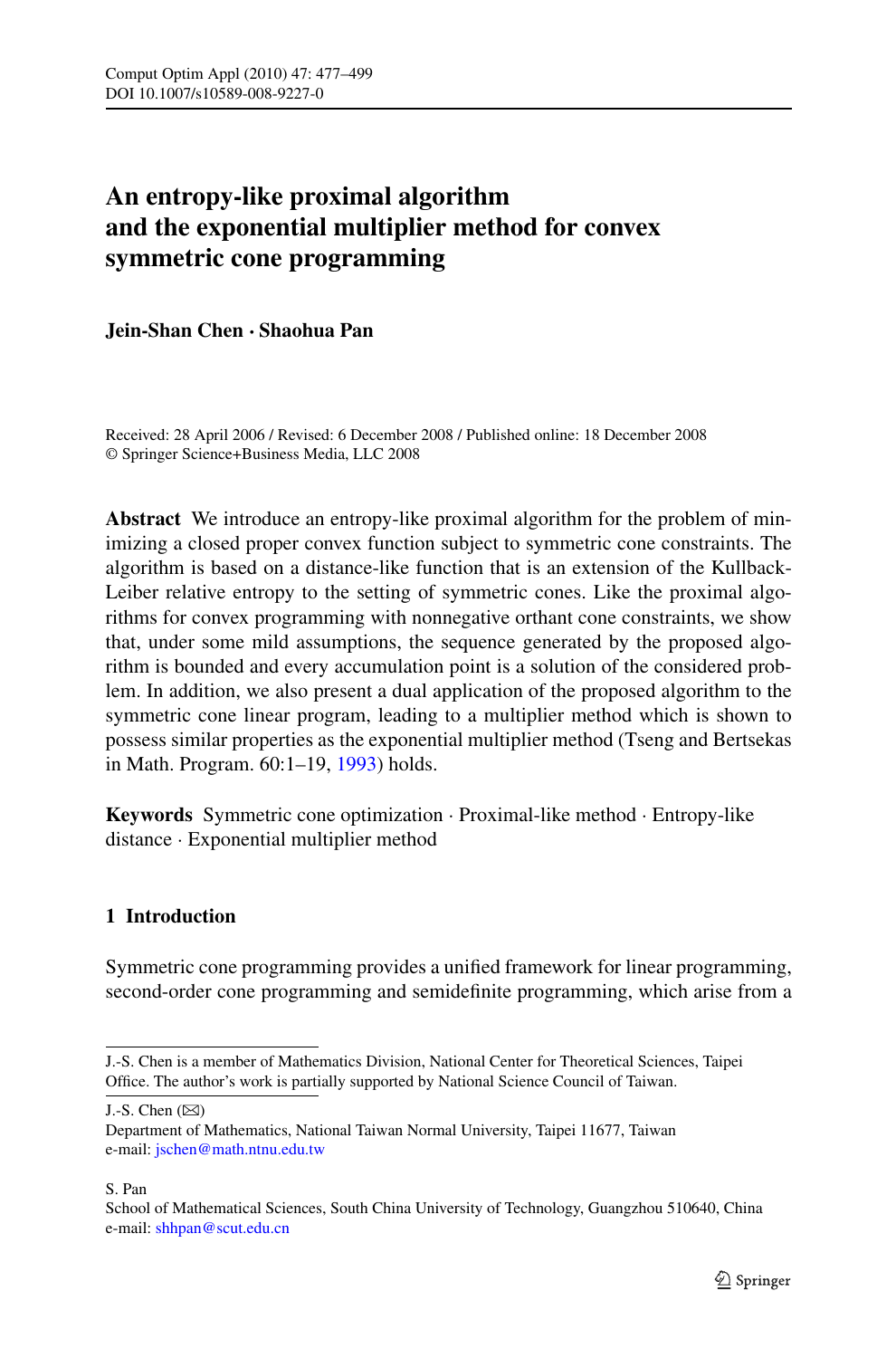wide range of applications in engineering, economics, management science, optimal control, combinatorial optimization, and other fields; see [[1,](#page-21-0) [16](#page-22-1), [28\]](#page-22-2) and references therein. Recently, symmetric cone programming, especially symmetric cone linear programming (SCLP), has attracted the attention of some researchers with a focus on the development of interior point methods similar to those for linear programming; see [[9,](#page-21-1) [10](#page-21-2), [23\]](#page-22-3). Although interior point methods were successfully applied for SCLPs, it is worthwhile to explore other solution methods for general convex symmetric cone optimization problems.

<span id="page-1-1"></span>Let  $A = (\mathbb{V}, \circ, \langle \cdot, \cdot \rangle)$  be a Euclidean Jordan algebra, where  $(\mathbb{V}, \langle \cdot, \cdot \rangle)$  is a finite dimensional inner product space over the real field R and "◦" denotes the Jordan product which will be defined in the next section. Let  $K$  be the symmetric cone in V. In this paper, we consider the following convex symmetric cone programming (CSCP):

$$
\min f(x) \n\text{s.t. } x \succeq_{\mathcal{K}} 0,
$$
\n(1)

<span id="page-1-0"></span>where  $f : \mathbb{V} \to (-\infty, \infty]$  is a closed proper convex function, and  $x \succeq_K 0$  means *x* ∈ K. In general, for any *x*, *y* ∈ V, we write  $x \succeq_K y$  if  $x - y \in K$  and write  $x \succ_K y$ if  $x$  − *y* ∈ int( $K$ ). A function is closed if and only if it is lower semi-continuous, and a function is proper if  $f(x) < \infty$  for at least one  $x \in \mathbb{V}$  and  $f(x) > -\infty$  for all  $x \in \mathbb{V}$ .

Notice that the CSCP is a special class of convex programs, and hence in principle it can be solved via general convex programming methods. One such method is the proximal point algorithm for minimizing a convex function  $f(x)$  on  $\mathbb{R}^n$  which generates a sequence  ${x^k}_{k \in N}$  via the following iterative scheme:

$$
x^{k} = \underset{x \in \mathbb{R}^{n}}{\operatorname{argmin}} \bigg\{ f(x) + \frac{1}{\mu_{k}} \|x - x^{k-1}\|_{2}^{2} \bigg\},
$$
 (2)

<span id="page-1-2"></span>where  $\mu_k > 0$  and  $\|\cdot\|_2$  denotes the Euclidean norm in  $\mathbb{R}^n$ . This method was first introduced by Martinet [\[17](#page-22-4)], based on the Moreau proximal approximation of *f* (see [\[18](#page-22-5)]), and further developed and studied by Rockafellar [[20,](#page-22-6) [21\]](#page-22-7). Later, several generalizations of the proximal point algorithm have been considered where the usual quadratic proximal term in [\(2\)](#page-1-0) is replaced by a nonquadratic distance-like function; see, for example, [\[5](#page-21-3), [7,](#page-21-4) [8](#page-21-5), [14,](#page-22-8) [25](#page-22-9)]. Among others, the algorithms using an entropy-like distance [[13,](#page-22-10) [14](#page-22-8), [25](#page-22-9), [26\]](#page-22-11) for minimizing a convex function  $f(x)$  subject to  $x \in \mathbb{R}^n_+$ , generate the iterates by

<span id="page-1-3"></span>
$$
\begin{cases} x^0 \in \mathbb{R}_{++}^n \\ x^k = \operatorname{argmin}_{x \in \mathbb{R}_+^n} \{ f(x) + \frac{1}{\mu_k} d_\varphi(x, x^{k-1}) \}, \end{cases}
$$
(3)

where  $d_{\varphi}(\cdot, \cdot) : \mathbb{R}_{++}^n \times \mathbb{R}_{++}^n \to \mathbb{R}_{+}^n$  is the entropy-like distance defined by

$$
d_{\varphi}(x, y) = \sum_{i=1}^{n} y_i \varphi(x_i/y_i)
$$
\n<sup>(4)</sup>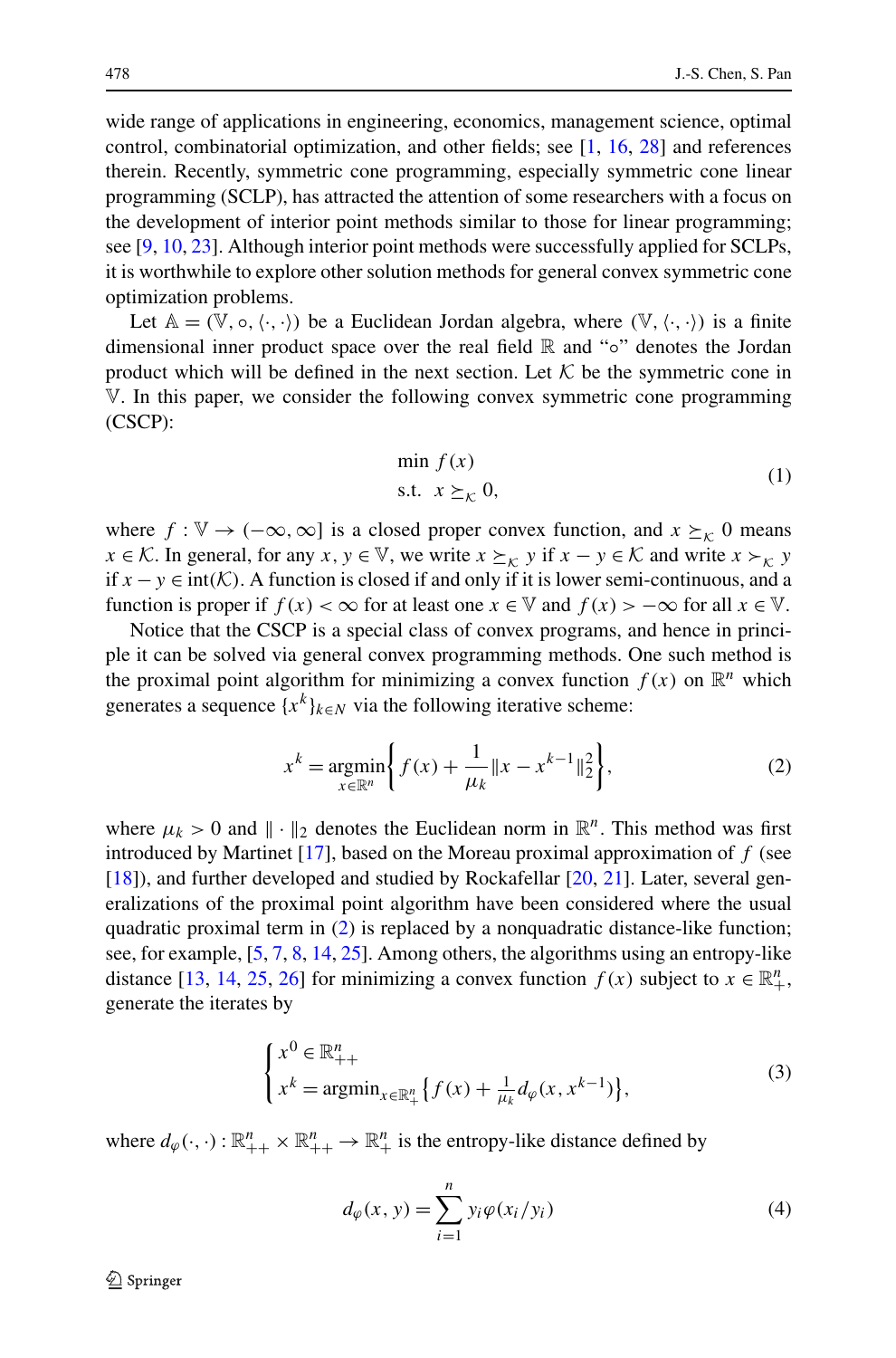<span id="page-2-1"></span>with  $\varphi$  satisfying certain conditions; see [\[13](#page-22-10), [14,](#page-22-8) [25,](#page-22-9) [26](#page-22-11)]. An important choice of  $\varphi$  is the function  $\varphi(t) = t \ln t - t + 1$ , for which the corresponding  $d_{\varphi}$  given by

$$
d_{\varphi}(x, y) = \sum_{i=1}^{n} \left[ x_i \ln x_i - x_i \ln y_i + y_i - x_i \right]
$$
 (5)

is the popular Kullback-Leibler entropy from statistics and that is the "entropy" terminology stems from. One key feature of entropic proximal methods is that they generate a sequence staying in the interior of  $\mathbb{R}^n_+$  automatically, and thus eliminates the combinatorial nature of the problem. One of the main applications of such proximal methods is to the dual of smooth convex programs, yielding twice continuously differentiable nonquadratic augmented Lagrangians and thereby allowing the usage of Newton's methods.

The main purpose of this paper is to propose an interior proximal-like method and the corresponding dual augmented Lagrangian method for the CSCP ([1\)](#page-1-1). Specifically, by using the Euclidean Jordan algebraic techniques, we extend the entropy-like prox-imal algorithm defined by [\(3](#page-1-2))–([4\)](#page-1-3) with  $\varphi(t) = t \ln t - t + 1$  to the solution of ([1\)](#page-1-1). For the proposed algorithm, we establish a global convergence estimate in terms of the objective value, and moreover present a dual application to the standard SCLP, which leads to an exponential multiplier method shown to possess properties analogous to the method proposed by [[3,](#page-21-6) [27\]](#page-22-0) for convex programming over nonnegative orthant  $cone \mathbb{R}_{+}^{n}$ .

<span id="page-2-0"></span>The paper is organized as follows. Section [2](#page-2-0) reviews some basic concepts and materials on Euclidean Jordan algebras which are needed in the analysis of the algorithm. In Sect. [3](#page-6-0), we introduce a distance-like function *H* to measure how close between two points in the symmetric cone  $K$  and investigate some related properties. Furthermore, we outline a basic proximal-like algorithm with the measure function *H*. The convergence analysis of the algorithm is the main content of Sect. [4.](#page-10-0) In Sect. [5,](#page-13-0) we consider a dual application of the algorithm to the SCLP and establish the convergence results for the corresponding multiplier method. We close this paper with some remarks in Sect. [6](#page-21-7).

#### **2 Preliminaries on Euclidean Jordan algebra**

This section recalls some concepts and results on Euclidean Jordan algebras that will be used in the subsequent sections. More detailed expositions of Euclidean Jordan algebras can be found in Koecher's lecture notes [[15\]](#page-22-12) and Faraut and Korányi's monograph [\[11](#page-21-8)].

Let  $V$  be a finite dimensional inner space endowed with a bilinear mapping  $(x, y) \mapsto x \circ y : \mathbb{V} \times \mathbb{V} \to \mathbb{V}$ . For a given  $x \in \mathbb{V}$ , let  $\mathcal{L}(x)$  be the linear operator of V defined by

$$
\mathcal{L}(x)y := x \circ y
$$
 for every  $y \in \mathbb{V}$ .

The pair  $(\mathbb{V}, \circ)$  is called a *Jordan algebra* if, for all  $x, y \in \mathbb{V}$ ,

 $(i)$   $x \circ y = y \circ x$ ,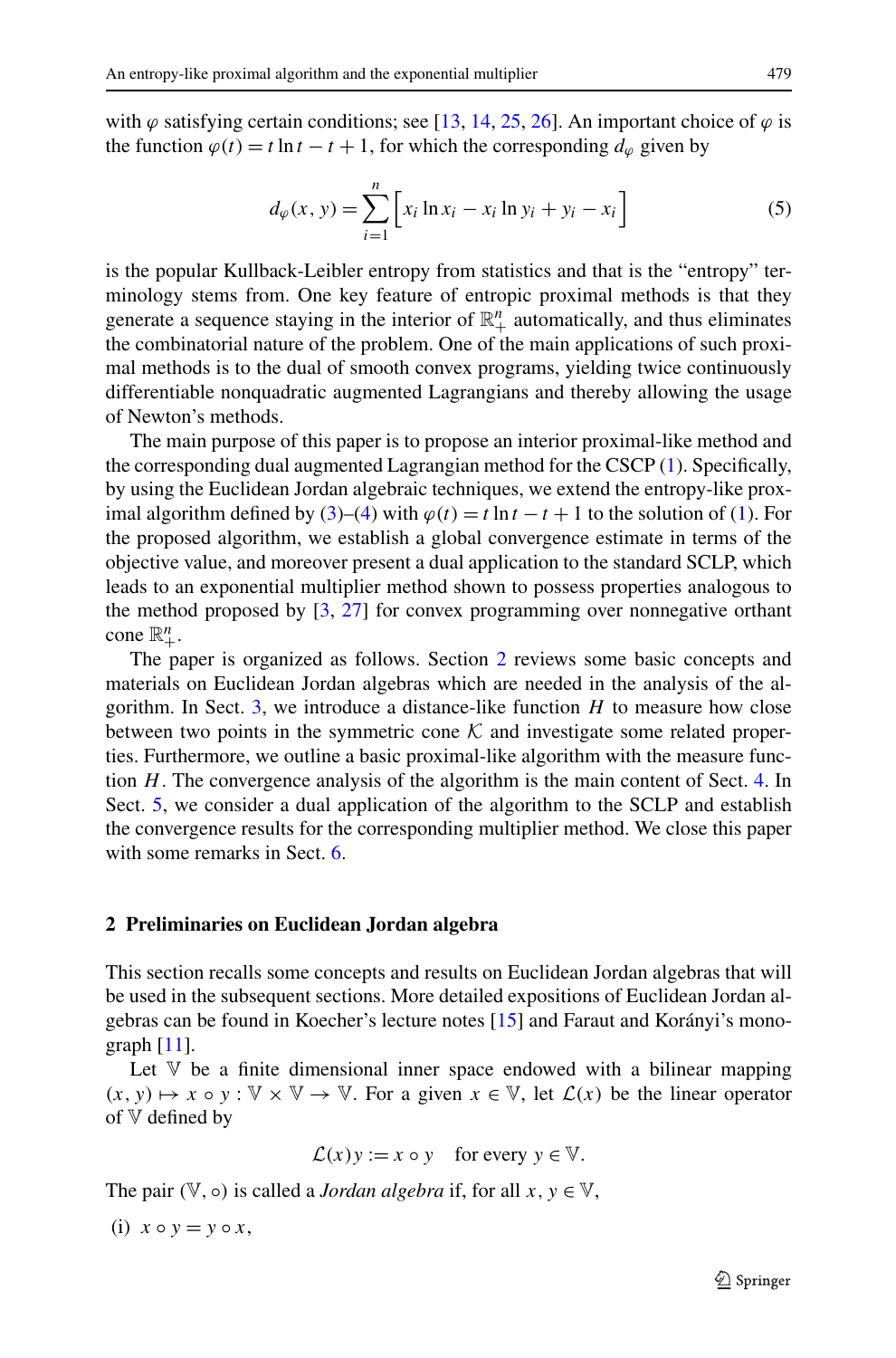(ii) 
$$
x \circ (x^2 \circ y) = x^2 \circ (x \circ y)
$$
, where  $x^2 := x \circ x$ .

In a Jordan algebra  $(V, \circ)$ ,  $x \circ y$  is said to be the *Jordan product* of x and y. Note that a Jordan algebra is not associative, i.e.,  $x \circ (y \circ z) = (x \circ y) \circ z$  may not hold in general. If for some element  $e \in \mathbb{V}$ ,  $x \circ e = e \circ x = x$  for all  $x \in \mathbb{V}$ , then *e* is called a *unit element* of the Jordan algebra  $(\mathbb{V}, \circ)$ . The unit element, if exists, is unique. A Jordan algebra does not necessarily have a unit element. For  $x \in V$ , let  $\zeta(x)$  be the degree of the minimal polynomial of  $x$ , which can be equivalently defined as

$$
\zeta(x) := \min \left\{ k : \{e, x, x^2, \cdots, x^k\} \text{ are linearly dependent} \right\}.
$$

Then the *rank* of  $(\mathbb{V}, \circ)$  is well defined by  $r := \max{\{\zeta(x) : x \in \mathbb{V}\}.$ 

A Jordan algebra  $(\mathbb{V}, \circ)$ , with a unit element  $e \in \mathbb{V}$ , defined over the real field  $\mathbb{R}$  is called a *Euclidean Jordan algebra* or *formally real Jordan algebra*, if there exists a positive definite symmetric bilinear form on  $\nabla$  which is associative; in other words, there exists on V an inner product denoted by  $\langle \cdot, \cdot \rangle_{V}$  such that for all *x*, *y*, *z*  $\in$  V:

(iii) 
$$
\langle x \circ y, z \rangle_{\mathbb{V}} = \langle y, x \circ z \rangle_{\mathbb{V}}
$$
.

In a Euclidean Jordan algebra  $A = (\mathbb{V}, \circ, \langle \cdot, \cdot \rangle_{\mathbb{V}})$ , we define the set of squares as

$$
\mathcal{K} := \left\{ x^2 : x \in \mathbb{V} \right\}.
$$

By [[11,](#page-21-8) Theorem III. 2.1], K is a symmetric cone. This means that K is a self-dual closed convex cone with nonempty interior and for any two elements  $x, y \in \text{int}(\mathcal{K})$ , there exists an invertible linear transformation  $T : \mathbb{V} \to \mathbb{V}$  such that  $T(K) = K$  and  $T(x) = y$ .

Here are two popular examples of Euclidean Jordan algebras. Let S*<sup>n</sup>* be the space of  $n \times n$  real symmetric matrices with the inner product given by  $\langle X, Y \rangle_{\mathbb{S}^n} := \text{Tr}(XY)$ , where *XY* is the matrix multiplication of *X* and *Y* and  $Tr(XY)$  is the trace of *XY*. Then,  $(\mathbb{S}^n, \circ, \langle \cdot, \cdot \rangle_{\mathbb{S}^n})$  is a Euclidean Jordan algebra with the Jordan product defined by

$$
X \circ Y := (XY + YX)/2, \quad X, Y \in \mathbb{S}^n.
$$

In this case, the unit element is the identity matrix *I* in  $\mathbb{S}^n$  and the cone of squares  $\mathcal K$ is the set of all positive semidefinite matrices in  $\mathbb{S}^n$ . Let  $\mathbb{R}^n$  be the Euclidean space of dimension *n* with the usual inner product  $\langle x, y \rangle_{\mathbb{R}^n} = x^T y$ . For any  $x = (x_1, x_2), y =$ *(y*<sub>1</sub>*, y*<sub>2</sub>) ∈ ℝ × ℝ<sup>*n*-1</sup>, define *x* ◦ *y* :=  $(x^T y, x_1 y_2 + y_1 x_2)^T$ . Then  $(\mathbb{R}^n, ∘, \langle \cdot, \cdot \rangle_{\mathbb{R}^n})$  is a Euclidean Jordan algebra, also called *the quadratic forms algebra*. In this algebra, the unit element  $e = (1, 0, \ldots, 0)^T$  and  $\mathcal{K} = \{x = (x_1, x_2) \in \mathbb{R} \times \mathbb{R}^{n-1} : x_1 \ge ||x_2||_2\}.$ 

Recall that an element *c*  $\in \mathbb{V}$  is said to be *idempotent* if  $c^2 = c$ . Two idempotents *c* and *q* are said to be *orthogonal* if  $c \circ q = 0$ . One says that  $\{c_1, c_2, \ldots, c_k\}$  is a complete system of orthogonal idempotents if

$$
c_j^2 = c_j
$$
,  $c_j \circ c_i = 0$  if  $j \neq i$  for all  $j, i = 1, 2, ..., k$ , and  $\sum_{j=1}^k c_j = e$ .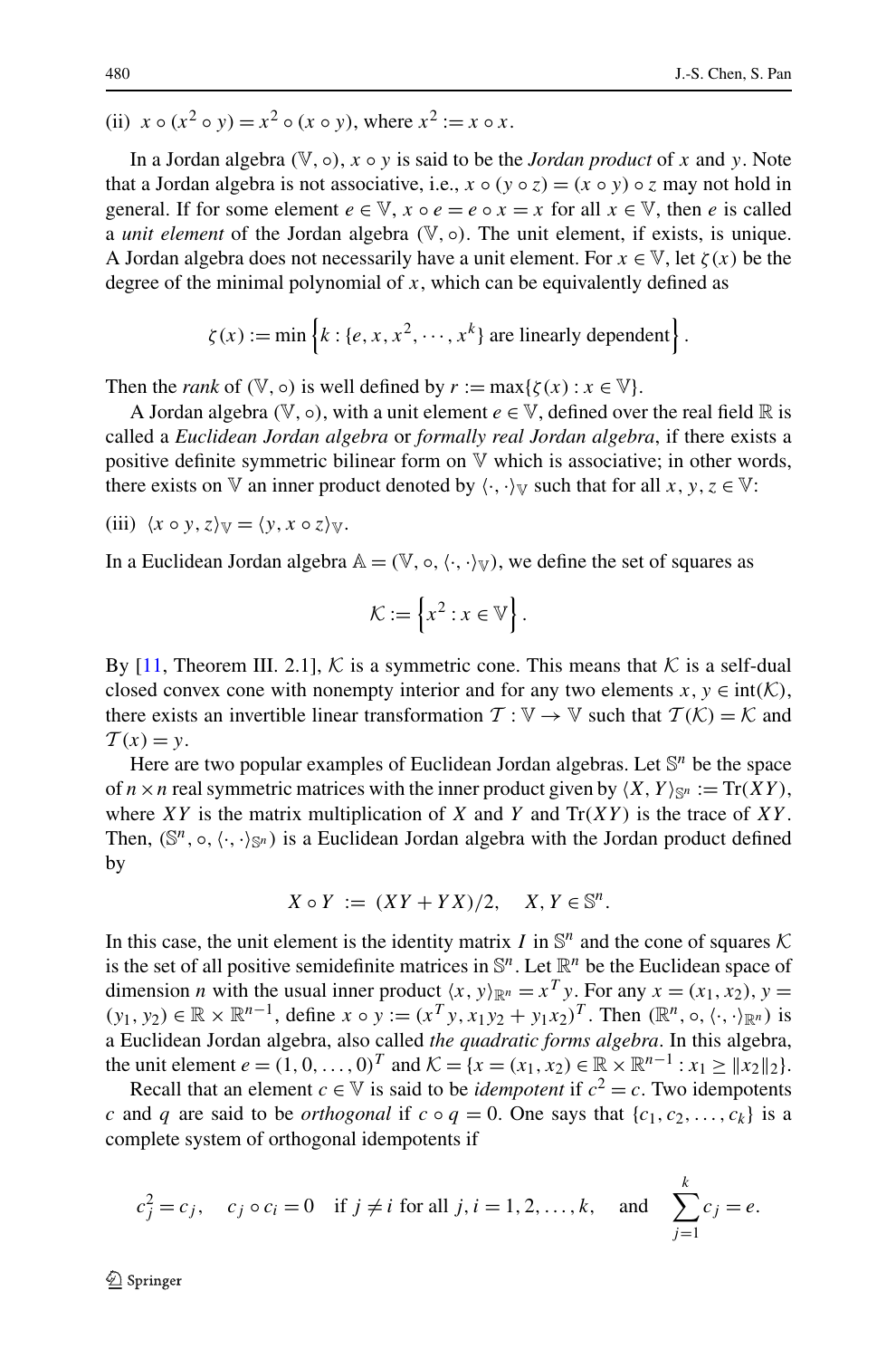An idempotent is said to be *primitive* if it is nonzero and cannot be written as the sum of two other nonzero idempotents. We call a complete system of orthogonal primitive idempotents a *Jordan frame*. Then we have the following spectral decomposition theorem.

**Theorem 2.1** [[11,](#page-21-8) Theorem III. 1.2] *Suppose that*  $\mathbb{A} = (\mathbb{V}, \circ, \langle \cdot, \cdot \rangle)$  *is a Euclidean Jordan algebra and the rank of*  $\mathbb A$  *is*  $r$ . *Then for any*  $x \in \mathbb V$ *, there exists a Jordan frame*  ${c_1, c_2, \ldots, c_r}$  *and real numbers*  $\lambda_1(x), \lambda_2(x), \ldots, \lambda_r(x)$ *, arranged in the decreasing order*  $\lambda_1(x) \geq \lambda_2(x) \geq \cdots \geq \lambda_r(x)$ , *such that*  $x = \sum_{j=1}^r \lambda_j(x) c_j$ . *The numbers λj (x)* (*counting multiplicities*), *which are uniquely determined by x*, *are called the*  $eigenvalues, \sum_{j=1}^{r} \lambda_j(x) c_j$  *the spectral decomposition of x*, *and*  $tr(x) = \sum_{j=1}^{r} \lambda_j(x)$ *the trace of x*.

From [\[11](#page-21-8), Proposition III.1.5], a Jordan algebra  $(\mathbb{V}, \circ)$  with a unit element  $e \in \mathbb{V}$ is Euclidean if and only if the symmetric bilinear form  $tr(x \circ y)$  is positive definite. Therefore, we may define another inner product on  $V$  by

$$
\langle x, y \rangle := \text{tr}(x \circ y) \quad \forall x, y \in \mathbb{V}.
$$

By the associativity of tr( $\cdot$ ) [[11,](#page-21-8) Proposition II. 4.3], the inner product  $\langle \cdot, \cdot \rangle$  is associative, i.e., for all  $x, y, z \in \mathbb{V}$ , there holds that  $\langle x, y \circ z \rangle = \langle y, x \circ z \rangle$ . Thus, the operator  $\mathcal{L}(x)$  for each  $x \in \mathbb{V}$  is symmetric with respect to the inner product  $\langle \cdot, \cdot \rangle$  in the sense that

$$
\langle \mathcal{L}(x)y, z \rangle = \langle y, \mathcal{L}(x)z \rangle \quad \forall y, z \in \mathbb{V}.
$$

<span id="page-4-1"></span>In the sequel, we let  $\|\cdot\|$  be the norm on  $\nabla$  induced by the inner product  $\langle \cdot, \cdot \rangle$ , i.e.,

$$
||x|| := \sqrt{\langle x, x \rangle} = \left(\sum_{j=1}^r \lambda_j^2(x)\right)^{1/2} \quad \forall x \in \mathbb{V},
$$

and denote by  $\lambda_{\text{min}}(\cdot)$  and  $\lambda_{\text{max}}(\cdot)$  the smallest and the largest eigenvalue of *x*, respectively. Then, by Lemma 13 and the proof of Lemma 14 in [\[23](#page-22-3)], we can prove the following lemma.

<span id="page-4-0"></span>**Lemma 2.1** *Let*  $x, y \in V$ , *then we can bound the minimum eigenvalue of*  $x + y$  *as follows*:

$$
\lambda_{\min}(x) + \lambda_{\min}(y) \le \lambda_{\min}(x + y) \le \lambda_{\min}(x) + \lambda_{\max}(y).
$$

Let  $g : \mathbb{R} \to \mathbb{R}$  be a scalar-valued function. Then, it is natural to define a vectorvalued function associated with the Euclidean Jordan algebra  $(\mathbb{V}, \circ, \langle \cdot, \cdot \rangle_{\mathbb{V}})$  by

$$
g^{\text{sc}}(x) := g(\lambda_1(x))c_1 + g(\lambda_2(x))c_2 + \dots + g(\lambda_r(x))c_r,
$$
 (6)

where  $x \in V$  has the spectral decomposition  $x = \sum_{j=1}^{r} \lambda_j(x) c_j$ . This function is called the Löwner operator in [[24\]](#page-22-13) and was shown to have the following important property.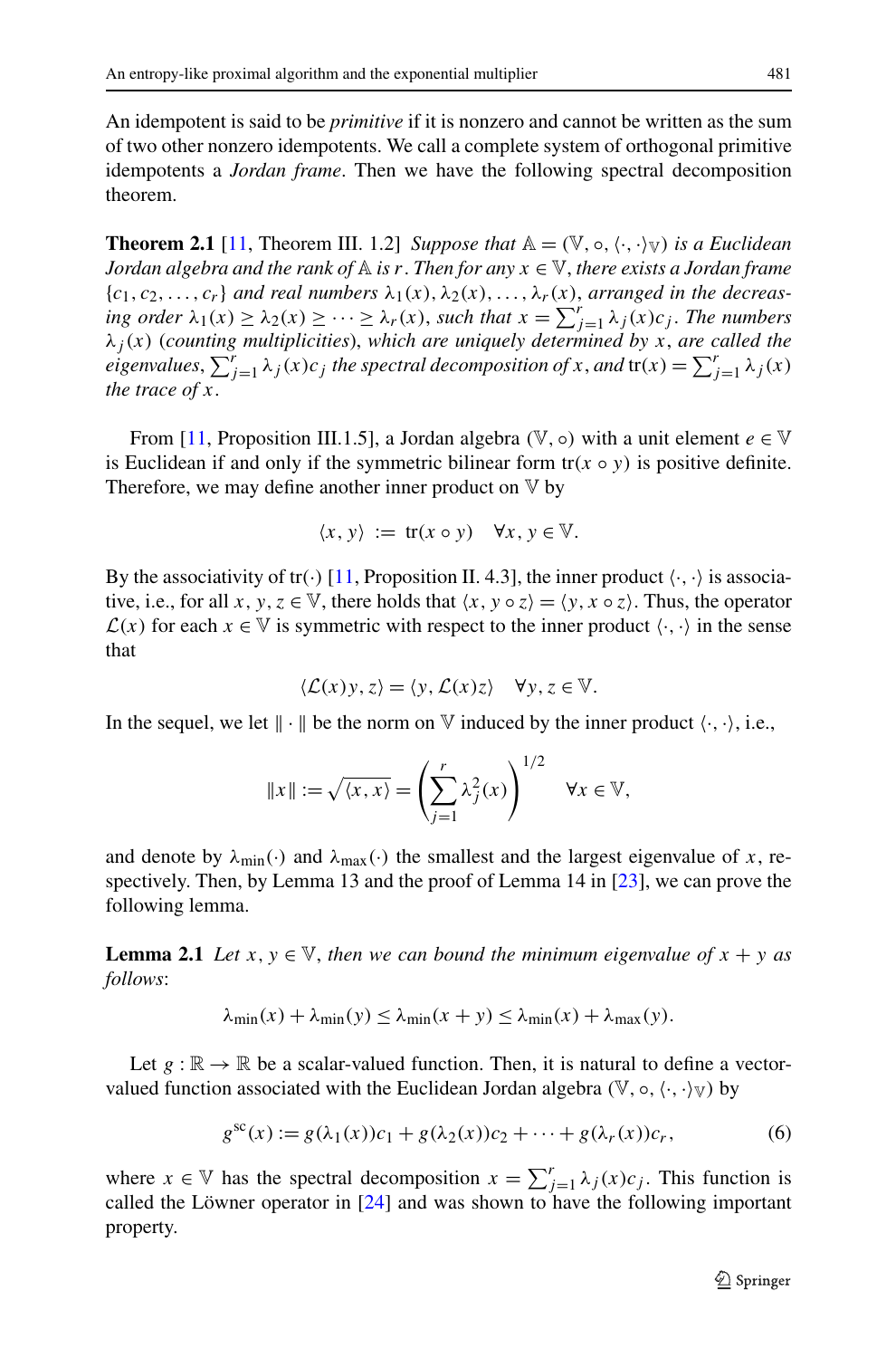<span id="page-5-1"></span>**Lemma 2.2** [\[24](#page-22-13), Theorem 13] *For any*  $x = \sum_{j=1}^{r} \lambda_j(x) c_j$ , *let*  $g^{sc}$  *be defined by* ([6\)](#page-4-0). *Then g*sc *is* (*continuously*) *differentiable at x if and only if g is* (*continuously*) *differentiable at all*  $\lambda_i(x)$ *. Furthermore, the derivative of*  $g^{sc}$  *at x, for any*  $h \in V$ *, is given by*

$$
(g^{\rm sc})'(x)h = \sum_{j=1}^r g'(\lambda_j(x))\langle c_j, h \rangle c_j + \sum_{1 \le j < l \le r} 4[\lambda_i(x), \lambda_j(x)]_g c_j \circ (c_l \circ h)
$$

<span id="page-5-2"></span>*with*

$$
[\lambda_i(x), \lambda_j(x)]_g := \frac{g(\lambda_i(x)) - g(\lambda_j(x))}{\lambda_i(x) - \lambda_j(x)} \quad \forall i, j = 1, 2, ..., r \text{ and } i \neq j.
$$

In fact, the Jacobian  $(g^{sc})'$  ( $\cdot$ ) is a linear and symmetric operator, and can be written as

$$
(g^{\rm sc})'(x) = \sum_{j=1}^{r} g'(\lambda_j(x)) Q(c_j) + 2 \sum_{i,j=1, i \neq j}^{r} [\lambda_i(x), \lambda_j(x)]_g \mathcal{L}(c_j) \mathcal{L}(c_i), \quad (7)
$$

where  $Q(x) := 2\mathcal{L}^2(x) - \mathcal{L}(x^2)$  for any  $x \in \mathbb{V}$  is called the *quadratic representation* of V.

<span id="page-5-0"></span>Finally, we recall the spectral function generated by a symmetric function. Let  $\mathbb P$ denote the set of all permutations of *r*-dimensional vectors. A subset of  $\mathbb{R}^r$  is said to be *symmetric* if it remains unchanged under every permutation of P. Let *S* be a symmetric set in  $\mathbb{R}^r$ . A real-valued function  $f : S \to \mathbb{R}$  is said to be *symmetric* if for every permutation  $P \in \mathbb{P}$  and each  $s \in S$ , there holds that  $f(Ps) = f(s)$ . For any  $x \in V$  with the spectral decomposition  $x = \sum_{j=1}^{r} \lambda_j(x) c_j$ , define  $K := \{x \in V\}$  $V | \lambda(x) \in S$  with  $\lambda(x) = (\lambda_1(x), \dots, \lambda_r(x))^T$  being the spectral vector of *x*. Then  $F: K \to \mathbb{R}$  defined by

$$
F(x) := f(\lambda(x))\tag{8}
$$

is called the *spectral function generated by f* . From Theorem 41 of [\[2](#page-21-9)], *F* is (strictly) convex if *f* is (strictly) convex.

<span id="page-5-3"></span>Unless otherwise stated, in the rest of this paper, the notation  $A = (\mathbb{V}, \circ, \langle \cdot, \cdot \rangle)$ represents a Euclidean Jordan algebra of rank *r* and dim*(*V*)* = *n*. For a closed proper convex function  $f : \mathbb{V} \to (-\infty, +\infty]$ , we denote by dom  $f := \{x \in \mathbb{V} \mid f(x) < +\infty\}$ the domain of *f*. The subdifferential of *f* at  $x_0 \in V$  is the convex set

$$
\partial f(x_0) = \{ \xi \in \mathbb{V} \mid f(x) \ge f(x_0) + \langle \xi, x - x_0 \rangle \; \forall \; x \in \mathbb{V} \}. \tag{9}
$$

Since  $\langle x, y \rangle = \text{tr}(x \circ y)$  for any  $x, y \in \mathbb{V}$ , the above subdifferential set is equivalent to

$$
\partial f(x_0) = \{ \xi \in \mathbb{V} \mid f(x) \ge f(x_0) + \text{tr}(\xi \circ (x - x_0)), \ x \in \mathbb{V} \}.
$$
 (10)

For a sequence  $\{x^k\}_{k \in \mathbb{N}}$ , the notation *N* denotes the set of natural numbers.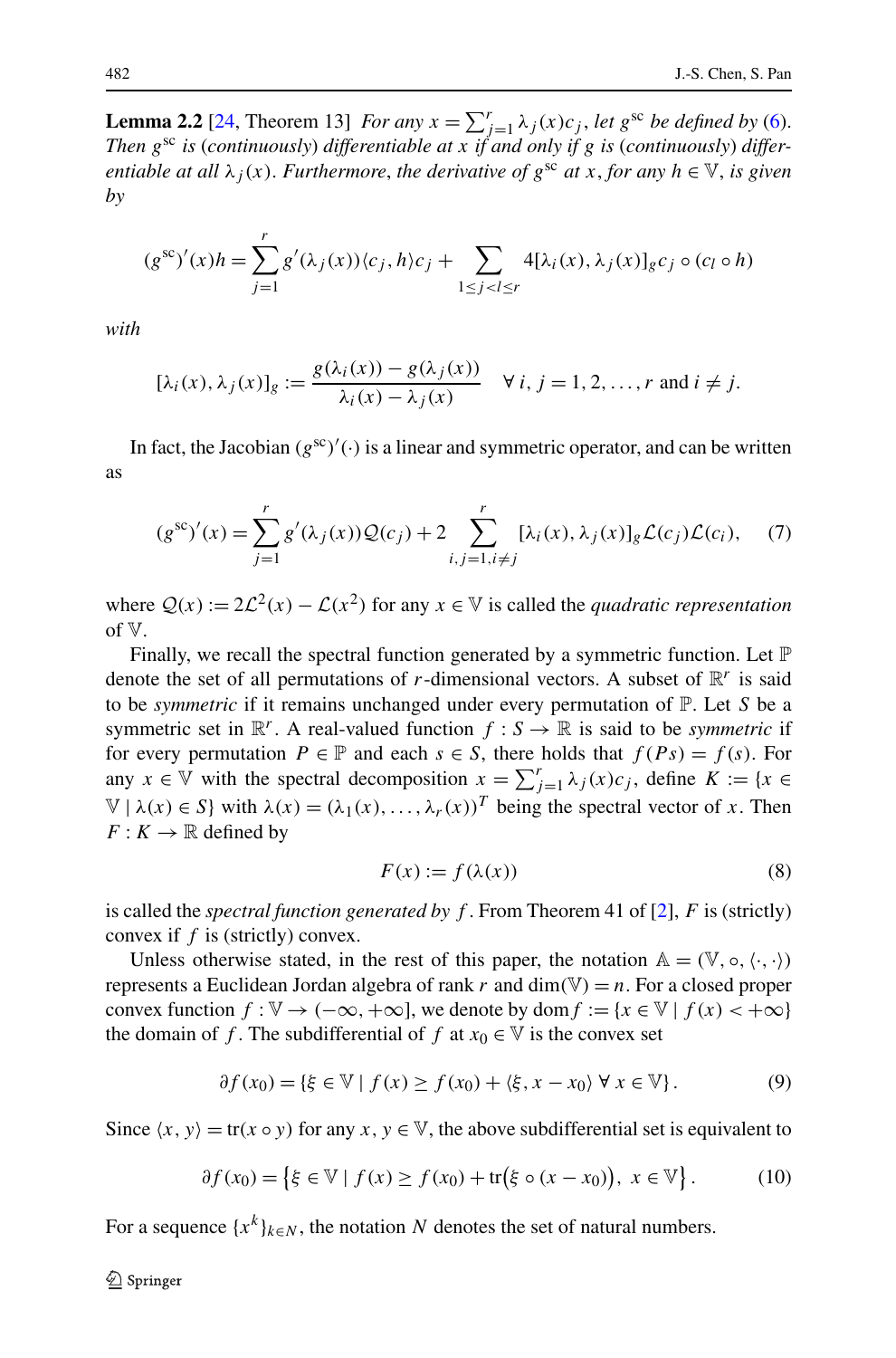## <span id="page-6-4"></span><span id="page-6-0"></span>**3 Entropy-like proximal algorithm**

<span id="page-6-5"></span>To solve the CSCP  $(1)$  $(1)$ , we suggest the following proximal-like minimization algorithm:

$$
\begin{cases} x^{0} \succ_{\mathcal{K}} 0 \\ x^{k} = \operatorname{argmin}_{x \succeq_{\mathcal{K}} 0} \{ f(x) + \frac{1}{\mu_{k}} H(x, x^{k-1}) \}, \end{cases}
$$
(11)

where  $\mu_k > 0$  and  $H : \mathbb{V} \times \mathbb{V} \to (-\infty, +\infty]$  is defined by

$$
H(x, y) := \begin{cases} \text{tr}(x \circ \ln x - x \circ \ln y + y - x) & \forall x \in \text{int}(\mathcal{K}), y \in \text{int}(\mathcal{K}), \\ +\infty & \text{otherwise.} \end{cases}
$$
(12)

This algorithm is indeed a proximal-type one except that the classical quadratic term  $||x - x^{k-1}||_2^2$  is replaced by the distance-like function *H* to guarantee that {*x<sup>k</sup>*}*k*∈*N* ⊂  $int(K)$ , thus leading to an interior proximal-like method (see Proposition [4.1\)](#page-10-1).

By the definition of Löwner operator, clearly, the function  $H(x, y)$  is well-defined for all  $x, y \in \text{int}(\mathcal{K})$ . Moreover, the domain of  $x \in \text{int}(\mathcal{K})$  can be extended to  $x \in \mathcal{K}$ by adopting the convention  $0 \ln 0 \equiv 0$ . The function *H* is a natural extension of the distance-like entropy function in [\(5](#page-2-1)), and is used to measure the "distance" between two points in K. In fact, *H* will become the entropy function  $d_{\varphi}$  in ([5\)](#page-2-1) if the Euclidean Jordan algebra A is specified as  $(\mathbb{R}^n, \circ, \langle \cdot, \cdot \rangle_{\mathbb{R}^n})$  with " $\circ$ " denoting the componentwise product of two vectors in  $\mathbb{R}^n$  and  $\langle \cdot, \cdot \rangle_{\mathbb{R}^n}$  the usual Euclidean inner product. As shown by Proposition [3.1](#page-8-0) below, most of the important properties, but not all, of  $d_{\omega}$  also hold for *H*.

<span id="page-6-2"></span><span id="page-6-1"></span>The following two technical lemmas will be used to investigate the favorable properties of the distance measure *H*. Lemma [3.1](#page-6-1) states an extension of Von Neumann inequality to Euclidean Jordan algebras, and Lemma [3.2](#page-6-2) gives the properties of  $tr(x \circ \ln x)$ .

<span id="page-6-3"></span>**Lemma 3.1** [[2\]](#page-21-9) *For any*  $x, y \in \mathbb{V}$ , *we have*  $tr(x \circ y) \le \sum_{j=1}^{r} \lambda_j(x) \lambda_j(y) =$  $\lambda(x)^T \lambda(y)$ , where  $\lambda(x)$  *and*  $\lambda(y)$  *are the spectral vectors of x and y*, *respectively.* 

**Lemma 3.2** *For any*  $x \in \mathcal{K}$ , *let*  $\Phi(x) := \text{tr}(x \circ \ln x)$ . *Then, we have the following results*.

(a)  $\Phi(x)$  *is the spectral function generated by the symmetric entropy function* 

$$
\phi(u) = \sum_{j=1}^{r} u_j \ln u_j \quad \forall u \in \mathbb{R}_+^r. \tag{13}
$$

(b)  $\Phi(x)$  *is continuously differentiable on*  $\text{int}(\mathcal{K})$  *with*  $\nabla \Phi(x) = \ln x + e$ .

(c) *The function*  $\Phi(x)$  *is strictly convex over* K.

*Proof* (a) Suppose that *x* has the spectral decomposition  $x = \sum_{j=1}^{r} \lambda_j(x) c_j$ . Let

$$
g(t) = t \ln t \quad \forall \ t \in \mathbb{R}.
$$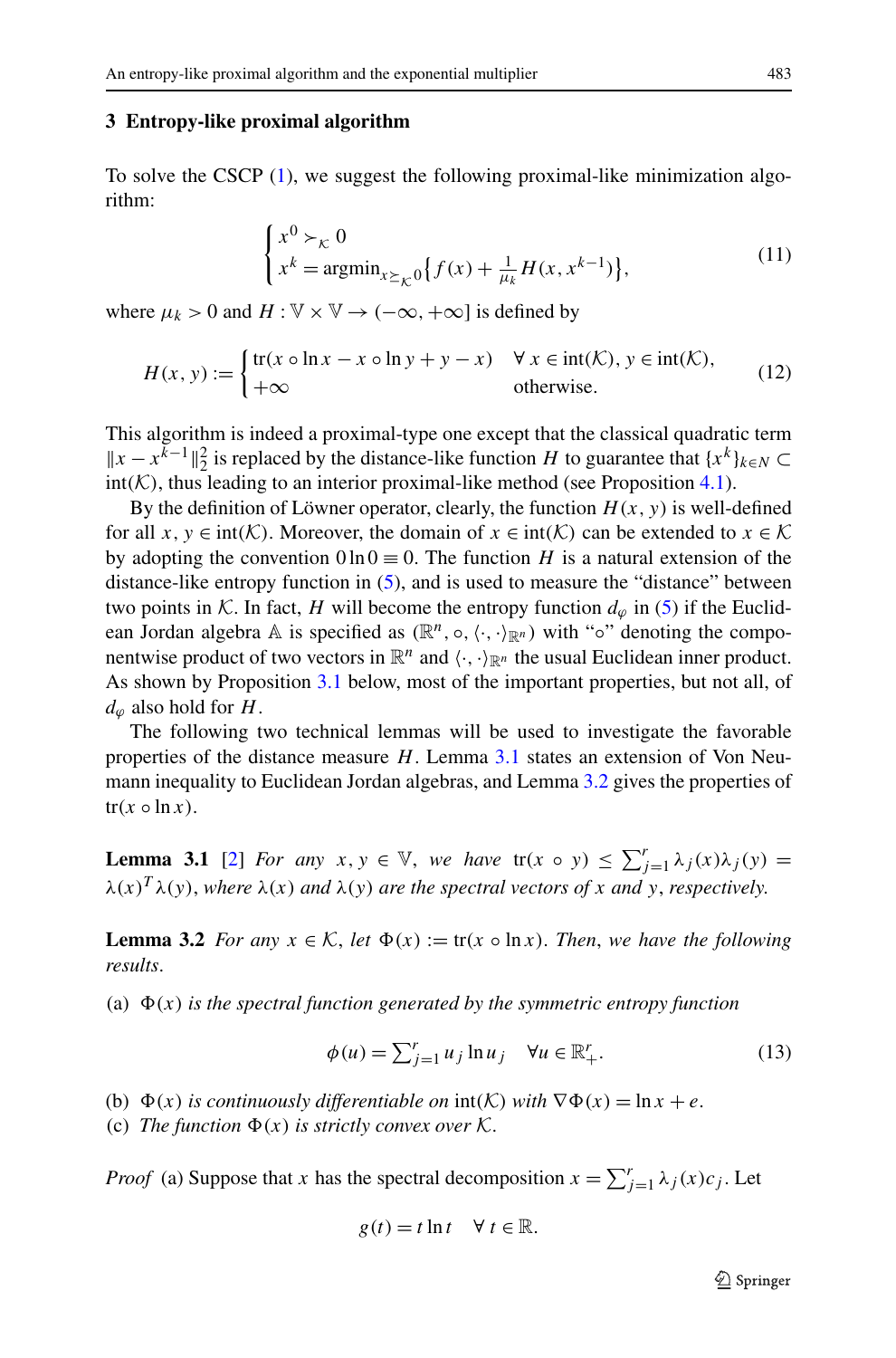From Sect. 2, it follows that the vector-valued function  $x \circ \ln x$  is the Löwner function  $g^{sc}(x)$ , i.e.,  $g^{sc}(x) = x \circ \ln x$ . Clearly,  $g^{sc}$  is well-defined for any  $x \in \mathcal{K}$  and

$$
g^{\rm sc}(x) = x \circ \ln x = \sum_{j=1}^{r} \lambda_j(x) \ln(\lambda_j(x)) c_j.
$$

Therefore,

$$
\Phi(x) = \text{tr}(x \circ \ln x) = \text{tr}(g^{\text{sc}}(x)) = \sum_{j=1}^{r} \lambda_j(x) \ln(\lambda_j(x)) = \phi(\lambda(x))
$$

with  $\phi : \mathbb{R}^r_+ \to \mathbb{R}$  given by [\(13](#page-6-3)). Since the function  $\phi$  is symmetric,  $\Phi(x)$  is the spectral function generated by the symmetric function  $\phi$  in view of [\(8](#page-5-0)).

<span id="page-7-0"></span>(b) From Lemma [2.2](#page-5-1),  $g^{sc}(x) = x \circ \ln x$  is continuously differentiable on  $int(K)$ . Thus,  $\Phi(x)$  is also continuously differentiable on  $int(K)$  because  $\Phi$  is the composition of the trace function (clearly continuously differentiable) and  $g^{sc}$ . Now, it remains to find its gradient formula. From the fact that  $tr(x \circ y) = \langle x, y \rangle$ , we have

$$
\Phi(x) = \text{tr}(x \circ \ln x) = \langle x, \ln x \rangle.
$$

Applying the chain rule for inner product of two functions, we then obtain

$$
\nabla \Phi(x) = \ln x + (\nabla \ln x)x = \ln x + (\ln x)'x.
$$
 (14)

On the other hand, from formula ([7\)](#page-5-2) it follows that for any  $h \in \mathbb{V}$ ,

$$
(\ln x)'h = \sum_{j=1}^r \frac{1}{\lambda_j(x)} \langle c_j, h \rangle c_j + \sum_{1 \le j < l \le r} \frac{\ln(\lambda_j(x)) - \ln(\lambda_l(x))}{\lambda_j(x) - \lambda_l(x)} c_j \circ (c_l \circ h).
$$

By this and the spectral decomposition of  $x$ , it is easy to compute that

$$
(\ln x)'x = \sum_{j=1}^r \frac{1}{\lambda_j(x)} \langle c_j, x \rangle c_j + \sum_{1 \le j < l \le r} \frac{\ln(\lambda_j(x)) - \ln(\lambda_l(x))}{\lambda_j(x) - \lambda_l(x)} c_j \circ (c_l \circ x)
$$
\n
$$
= \sum_{j=1}^r \frac{1}{\lambda_j(x)} \lambda_j(x) c_j + \sum_{1 \le j < l \le r} \frac{\ln(\lambda_j(x)) - \ln(\lambda_l(x))}{\lambda_j(x) - \lambda_l(x)} \lambda_l(x) c_j \circ c_l
$$
\n
$$
= e.
$$

Combining with ([14\)](#page-7-0), we readily obtain the desired result.

(c) Note that the function  $\phi$  in ([13\)](#page-6-3) is strictly convex over  $\mathbb{R}^n_+$ . Therefore, the conclusion immediately follows from part (a) and Theorem 41 of [\[2](#page-21-9)].  $\Box$ 

Next we study the favorable properties of the distance-like function *H*. These properties play a crucial role in the convergence analysis of the algorithm defined by  $(11)–(12)$  $(11)–(12)$  $(11)–(12)$ .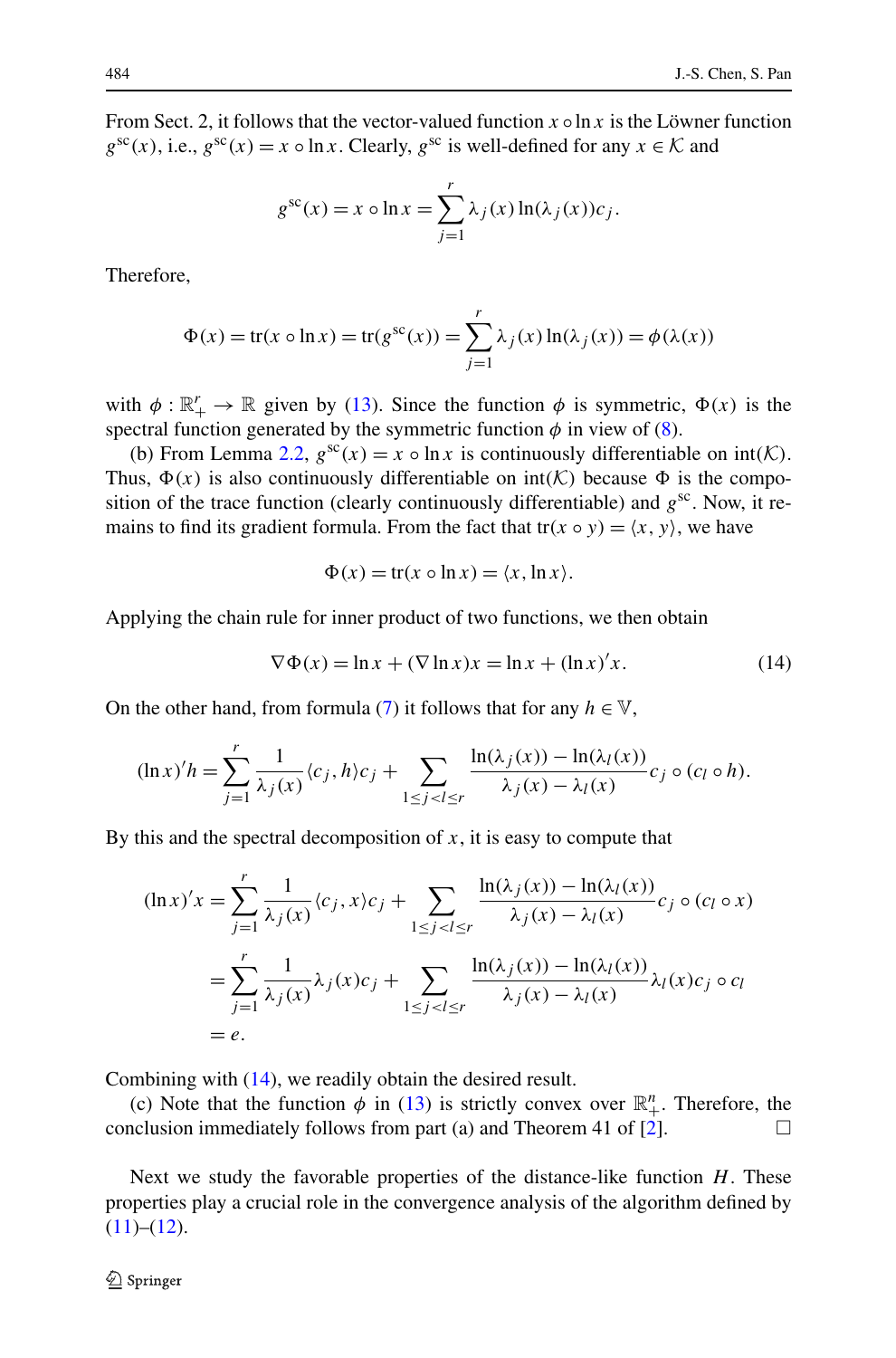#### <span id="page-8-0"></span>**Proposition 3.1** *Let*  $H(x, y)$  *be defined by* [\(12](#page-6-5)). *Then the following results hold.*

- (a)  $H(x, y)$  *is continuous on*  $K \times \text{int}(K)$  *and*  $H(\cdot, y)$  *is strictly convex for any*  $y \in$  $int(K)$ .
- <span id="page-8-2"></span>(b) *For any fixed*  $y \in \text{int}(\mathcal{K})$ ,  $H(\cdot, y)$  *is continuously differentiable on*  $\text{int}(\mathcal{K})$  *with*

$$
\nabla_x H(x, y) = \ln x - \ln y.
$$

- (c)  $H(x, y) > 0$  *for any*  $x \in \mathcal{K}$  *and*  $y \in \text{int}(\mathcal{K})$ *, and*  $H(x, y) = 0$  *if and only if*  $x = y$ .
- (d)  $H(x, y) \ge d(\lambda(x), \lambda(y)) \ge 0$  *for any*  $x \in \mathcal{K}$ ,  $y \in \text{int}(\mathcal{K})$ *, where*  $d(\cdot, \cdot)$  *is defined by*

$$
d(u, v) = \sum_{i=1}^{n} \left[ u_i \ln u_i - u_i \ln v_i + v_i - u_i \right] \quad \forall \ u \in \mathbb{R}^r_+, \ v \in \mathbb{R}^r_{++}.
$$
 (15)

<span id="page-8-1"></span>(e) *For fixed*  $y \in \text{int}(\mathcal{K})$ , *the level sets*  $L_H(x, y) := \{x \in \mathcal{K} \mid H(x, y) \leq y\}$  *are bounded for all*  $\gamma \geq 0$ , *and for fixed*  $x \in \mathcal{K}$ , *the level sets*  $L_H(y, \gamma) := \{y \in$  $int(K) | H(x, y) \leq \gamma$  *are bounded for all*  $\gamma \geq 0$ .

*Proof* (a) Since  $x \circ \ln x$ ,  $x \circ \ln y$  are continuous in  $x \in \mathcal{K}$  and  $y \in \text{int}(\mathcal{K})$ , and the trace function is also continuous, the function *H* is continuous over  $K \times \text{int}(K)$ . Notice that

$$
H(x, y) = \Phi(x) - \text{tr}(x \circ \ln y) + \text{tr}(y) - \text{tr}(x), \tag{16}
$$

 $\Phi(x)$  is strictly convex over K by Lemma [3.2](#page-6-2)(c), and the other terms on the right hand side of [\(16](#page-8-1)) are clearly convex for any fixed  $y \in \text{int}(\mathcal{K})$ . Therefore,  $H(\cdot, y)$  is strictly convex for any fixed  $y \in \text{int}(\mathcal{K})$ .

(b) From the expression of  $H(x, y)$  given by [\(16](#page-8-1)) and Lemma [3.2](#page-6-2)(b), obviously, the function  $H(\cdot, y)$  is continuously differentiable in  $int(\mathcal{K})$ . Moreover,

$$
\nabla_x H(x, y) = \nabla_x \Phi(x) - \ln y - e = \ln x - \ln y.
$$

(c) From the definition of  $\Phi(x)$  and its gradient formula shown as in Lemma [3.2\(](#page-6-2)b),

$$
\Phi(x) - \Phi(y) - \langle \Phi'(y), x - y \rangle
$$
  
= tr(x o ln x) - tr(y o ln y) - \langle ln y + e, x - y \rangle  
= tr(x o ln x) - tr(x o ln y) - tr(x) + tr(y)  
= H(x, y) (17)

for any  $x \in \mathcal{K}$  and  $y \in \text{int}(\mathcal{K})$ . In addition, the strict convexity of  $\Phi$  implies that

$$
\Phi(x) - \Phi(y) - \langle \Phi'(y), x - y \rangle \ge 0
$$

and the equality holds if and only if  $x = y$ . The two sides readily give the desired result.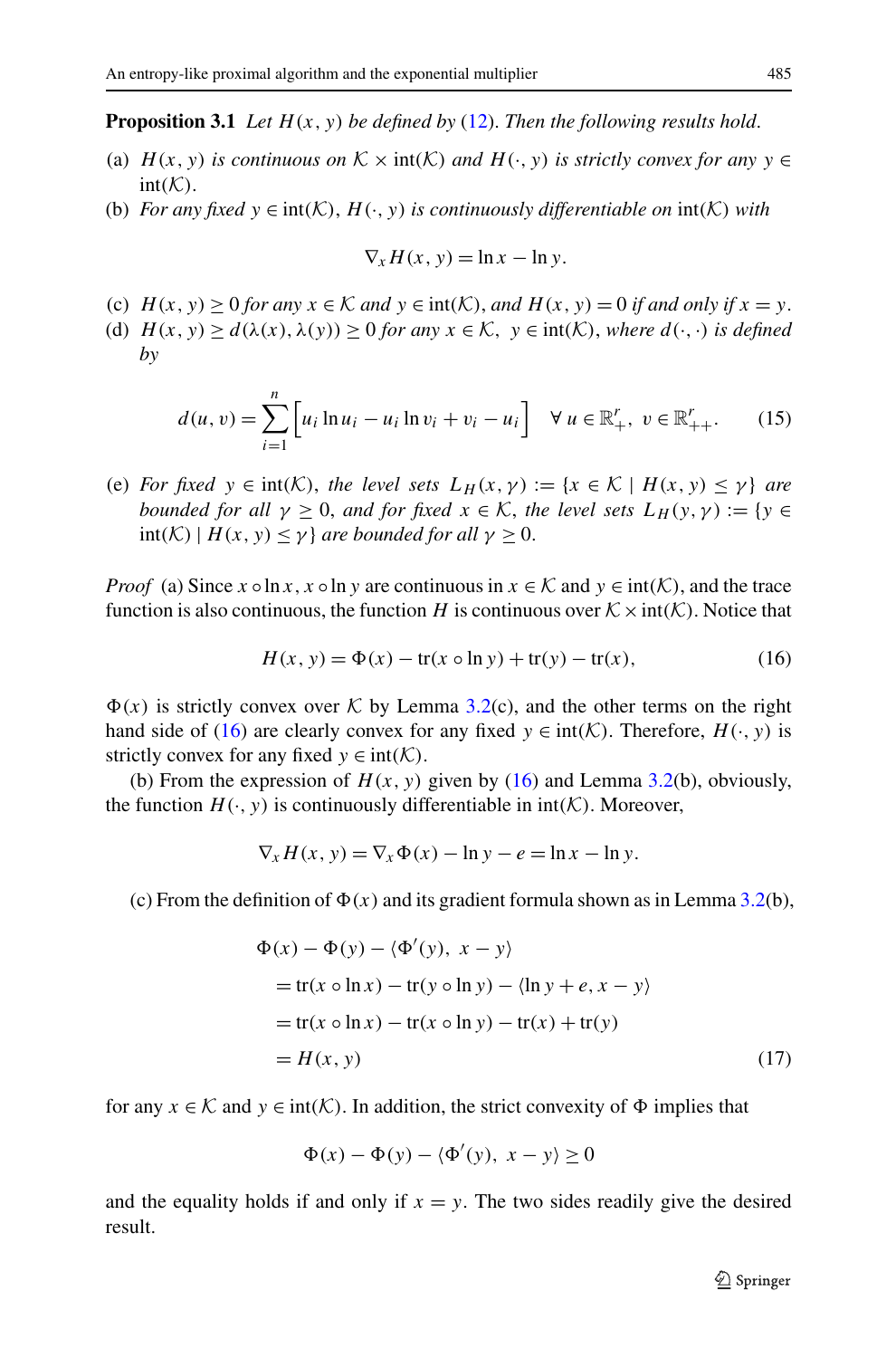(d) Using the definition of *H* and Lemma [3.1](#page-6-1), we have for all  $x \in \mathcal{K}$  and  $y \in$  $int(K)$ ,

$$
H(x, y) = tr(x \circ \ln x + y - x) - tr(x \circ \ln y)
$$
  
\n
$$
\geq tr(x \circ \ln x + y - x) - \sum_{j=1}^{r} \lambda_j(x) \ln(\lambda_j(y))
$$
  
\n
$$
= \sum_{j=1}^{r} \left[ \lambda_j(x) \ln(\lambda_j(x)) + \lambda_j(y) - \lambda_j(x) \right] - \sum_{j=1}^{r} \lambda_j(x) \ln(\lambda_j(y))
$$
  
\n
$$
= \sum_{j=1}^{r} \left[ \lambda_j(x) \ln(\lambda_j(x)) - \lambda_j(x) \ln(\lambda_j(y)) + \lambda_j(y) - \lambda_j(x) \right]
$$
  
\n
$$
= d(\lambda(x), \lambda(y)).
$$

<span id="page-9-0"></span>The nonnegativity of  $d(\lambda(x), \lambda(y))$  is direct by the definition of  $d(\cdot, \cdot)$  in [\(15](#page-8-2)).

(e) For fixed  $y \in \text{int}(\mathcal{K})$ , from part (d) we have  $L_H(x, y) \subseteq \{x \in \mathcal{K} \mid d(\lambda(x)),$  $\lambda(y)$   $\leq \gamma$ } for all  $\gamma \geq 0$ . Since the sets  $\{u \in \mathbb{R}^r_+ \mid d(u,v) \leq \gamma\}$  are bounded for all  $\gamma \ge 0$  by [[26,](#page-22-11) Lemma 2.3], we have from the continuity of  $\lambda(\cdot)$  that the sets  $L_H(x, \gamma)$ are bounded for all  $\gamma \ge 0$ . Similarly, for fixed  $x \in \mathcal{K}^n$ , using Lemma 2.1(i) of [\[26](#page-22-11)] the sets  $L_H(y, \gamma)$  are bounded for all  $\gamma \ge 0$ .

**Proposition 3.2** *Let*  $H(x, y)$  *be defined by* [\(12](#page-6-5)). *Suppose*  $\{x^k\}_{k \in N} \subseteq K$  *and*  $\{y^k\}_{k\in\mathbb{N}}\subset\text{int}(\mathcal{K})$  are bounded sequences such that  $H(x^k, y^k)\to 0$ . Then, as  $k\to\infty$ , *we have*

(a)  $\lambda_j(x^k) - \lambda_j(y^k) \rightarrow 0$  *for all*  $j = 1, 2, ..., r$ . (b)  $tr(x^k - y^k) \to 0$ .

*Proof* (a) From Proposition [3.1\(](#page-8-0)d),  $H(x^k, y^k) \ge d(\lambda(x^k), \lambda(y^k)) \ge 0$ . Hence,  $H(x^k, y^k) \to 0$  implies  $d(\lambda(x^k), \lambda(y^k)) \to 0$ . By the definition of  $d(\cdot, \cdot)$  given by  $(15)$  $(15)$ ,

$$
d(\lambda(x^{k}), \lambda(y^{k})) = \sum_{j=1}^{r} \lambda_{j}(y^{k}) \varphi\left(\lambda_{j}(x^{k})/\lambda_{j}(y^{k})\right)
$$

with  $\varphi(t) = t \ln t - t + 1$  ( $t \ge 0$ ). Since  $\varphi(t) \ge 0$  for any  $t \ge 0$ , each term of the above sum is nonnegative, and consequently,  $d(\lambda(x^k), \lambda(y^k)) \to 0$  implies

$$
\lambda_j(y^k)\varphi\left(\lambda_j(x^k)/\lambda_j(y^k)\right)\to 0, \quad j=1,2,\ldots,r.
$$

This is equivalent to saying that

$$
\lambda_j(x^k) \ln(\lambda_j(x^k)) - \lambda_j(x^k) \ln(\lambda_j(y^k)) + \lambda_j(y^k) - \lambda_j(x^k) \to 0, \quad j = 1, 2, \dots, r.
$$

Since  $\{\lambda_i(x^k)\}\$  and  $\{\lambda_i(y^k)\}\$  are bounded, using Lemma A.1 of [\[6](#page-21-10)] then yields that

$$
\lambda_j(x^k) - \lambda_j(y^k) \to 0 \quad \text{for all } j = 1, 2, \dots, r.
$$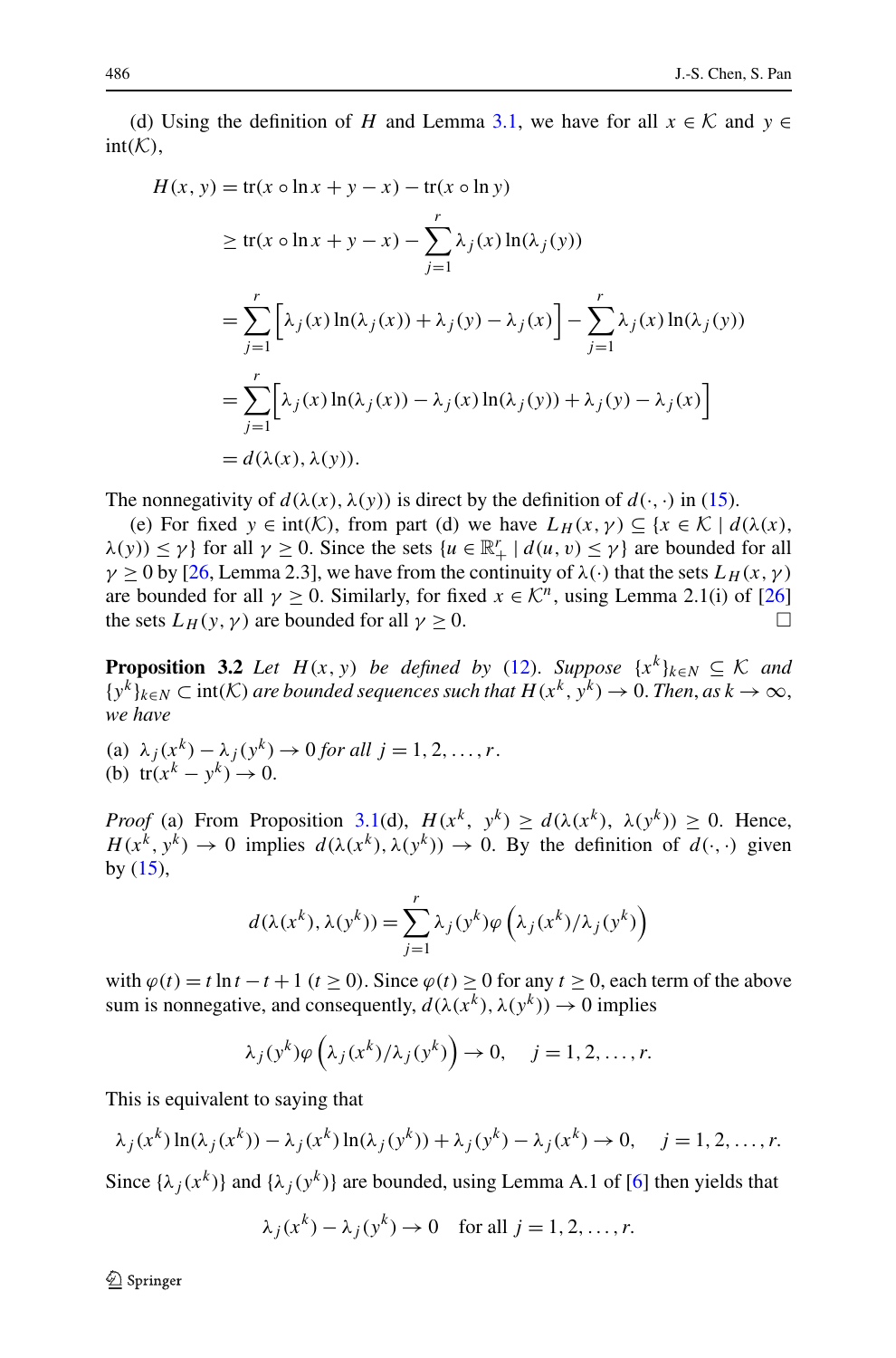<span id="page-10-4"></span>(b) Since tr( $x^k - y^k$ ) =  $\sum_{j=1}^r (\lambda_j(x^k) - \lambda_j(y^k))$ , the result follows from part (a).  $\Box$ 

To close this section, we present two useful relations for the function  $H$ , which can be easily verified by using the definition of *H* and recalling the nonnegativity of *H*.

<span id="page-10-0"></span>**Proposition 3.3** *Let*  $H(x, y)$  *be defined by* ([12\)](#page-6-5). *For all*  $x, y \in \text{int}(\mathcal{K})$  *and*  $z \in \mathcal{K}$ *, we have*

(a)  $H(z, x) - H(z, y) = \text{tr}(z \circ \ln y - z \circ \ln x + x - y).$ (b)  $tr((z - y) \circ (ln y - ln x)) = H(z, x) - H(z, y) - H(y, x) \leq H(z, x) - H(z, y).$ 

#### **4 Convergence analysis of the algorithm**

The convergence analysis of the entropy-like proximal algorithm defined by  $(11)$  $(11)$ –  $(12)$  $(12)$  is similar to that of the proximal point method  $[12]$  $[12]$  for convex minimization problems and the proximal-like algorithm [\[4](#page-21-12)] using Bregman functions. In this section, we will present a global convergence rate estimate for the algorithm in terms of function values. For this purpose, we need to make the following assumptions for the  $CSCP(1):$  $CSCP(1):$  $CSCP(1):$ 

<span id="page-10-2"></span>(A)  $\inf\{f(x) \mid x \succeq_{r} 0\} := f_{*} > -\infty$  and dom  $f \cap \text{int}(\mathcal{K}) \neq \emptyset$ .

In addition, we denote by  $\mathcal{X}^* := \{x \in \mathcal{K} \mid f(x) = f^*\}\$  the solution set of ([1\)](#page-1-1).

First, we show that the algorithm in  $(11)–(12)$  $(11)–(12)$  $(11)–(12)$  $(11)–(12)$  $(11)–(12)$  is well defined, i.e., it generates a sequence  $\{x^k\}_{k \in N} \subset \text{int}(\mathcal{K})$ . This is a direct consequence of Proposition [4.1](#page-10-1) below. For the proof of Proposition [4.1](#page-10-1), we need the following technical lemma.

<span id="page-10-1"></span>**Lemma 4.1** *For any*  $x \succeq_K 0$ ,  $y \succ_K 0$  *and*  $tr(x \circ y) = 0$ , *we always have*  $x = 0$ .

*Proof* From the self-duality of  $K$  and [\[11](#page-21-8), Proposition I. 1.4], we have that

$$
u \in \text{int}(\mathcal{K}) \iff \langle u, v \rangle > 0, \quad \forall \ 0 \neq v \in \mathcal{K},
$$

which together with tr( $x \circ y$ ) =  $\langle x, y \rangle$  immediately implies  $x = 0$ .

**Proposition 4.1** *For any fixed*  $y \in \text{int}(\mathcal{K})$  *and*  $\mu > 0$ , *let*  $F_\mu(\cdot, y) := f(\cdot) + f(\cdot)$  $\mu^{-1}H(\cdot, y)$ . *Then, under assumption* (A), we have the following results.

- <span id="page-10-3"></span>(a) *The function*  $F_{\mu}(\cdot, y)$  *has bounded level sets.*
- (b) *There exists a unique*  $x(y, \mu) \in \text{int}(\mathcal{K})$  *such that*

$$
x(y, \mu) := \operatorname*{argmin}_{x \succeq_{\mathcal{K}} 0} F_{\mu}(x, y)
$$

*and*

$$
\mu^{-1}(\ln y - \ln x(y, \mu)) \in \partial f(x(y, \mu)).
$$
\n(18)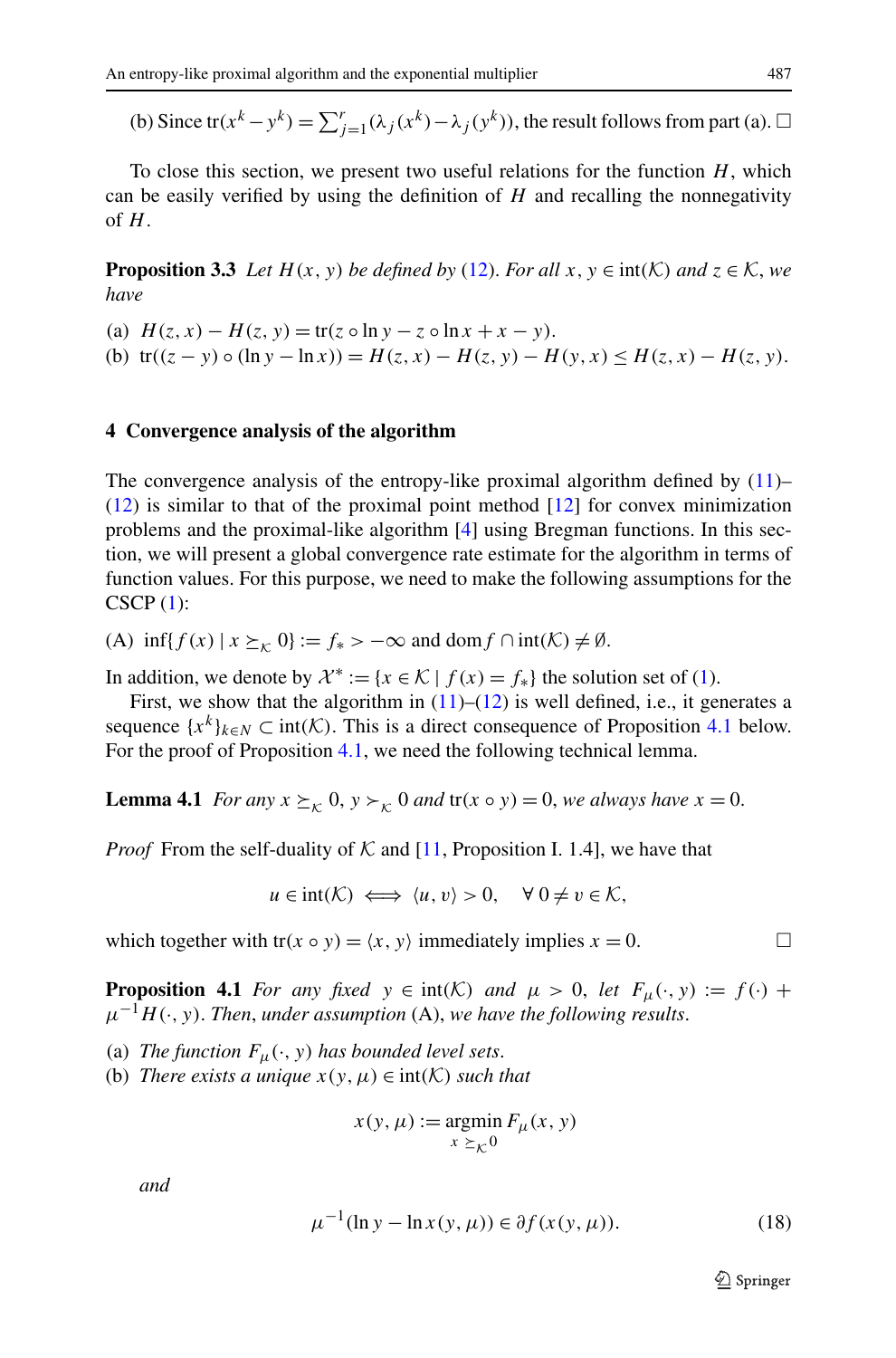*Proof* (a) Since  $F_\mu(\cdot, y)$  is convex, to show that  $F_\mu(\cdot, y)$  has bounded level sets, it suffices to show that for any  $\nu \ge f_*$  >  $-\infty$ , the level set  $L(\nu) := \{ x \mid F_\mu(x, y) \le \nu \}$ is bounded. Let  $v' := (v - f_*)\mu$ . Clearly, we have  $L(v) \subset L_H(x, v')$ . Moreover, by Proposition [3.1](#page-8-0) (e),  $L_H(x, v')$  is bounded. Therefore,  $L(v)$  is bounded.

<span id="page-11-0"></span>(b) From part (a),  $F_{\mu}(\cdot, y)$  has bounded level sets, which in turn implies the existence of the minimum point  $x(y, \mu)$ . Also, the strict convexity of  $F_{\mu}(x, y)$ by Proposition  $3.1(a)$  $3.1(a)$  guarantees the uniqueness. Under assumption  $(A)$ , using Proposition [3.1\(](#page-8-0)b) and the optimality condition for the minimization problem  $argmin_{x \geq r, 0} F_{\mu}(x, y)$  gives that

$$
0 \in \partial f(x(y,\mu)) + \mu^{-1} \Big( \ln x(y,\mu) - \ln y \Big) + \partial \delta(x(y,\mu)|\mathcal{K}),\tag{19}
$$

where  $\delta(z|K) = 0$  if  $z \succeq_K 0$  and  $+\infty$  otherwise. We will show that  $\partial \delta(x(y, \mu)|K) =$ {0} and hence the desired result follows. Notice that for any  $x^k \in \text{int}(\mathcal{K})$  with  $x^k \to$  $x \in bd(\mathcal{K}),$ 

$$
\| \ln x^{k} \| = \left( \sum_{j=1}^{r} [\ln(\lambda_{j}(x^{k}))]^{2} \right)^{1/2} \to +\infty,
$$

where the second relation is due to the continuity of  $\lambda_i(\cdot)$  and ln *t*. Consequently,

$$
\|\nabla_x H(x^k, y)\| = \|\ln x^k - \ln y\| \ge \|\ln x^k\| - \|\ln y\| \to +\infty.
$$

This by [\[19](#page-22-14), pp. 251] means that *H(·,y)* is essentially smooth, and then  $\partial_x H(x, y) =$ ∅ for all *x* ∈ bd*(*K*)* by [[19,](#page-22-14) Theorem 26.1]. Together with ([19\)](#page-11-0), we must have  $x(y, \mu) \in \text{int}(\mathcal{K})$ . Furthermore, from [\[19](#page-22-14), pp. 226], it follows that

$$
\partial \delta(z|\mathcal{K}) = \{ v \in \mathbb{V} \mid v \leq_{\mathcal{K}} 0, \text{ tr}(v \circ z) = 0 \}.
$$

<span id="page-11-1"></span>Using Lemma [4.1](#page-10-2) then yields  $\partial \delta(x(y, \mu)|K) = \{0\}$ . Thus, the proof is completed.  $\Box$ 

Next we establish several important properties for the algorithm defined by  $(11)$  $(11)$ – [\(12](#page-6-5)), from which our convergence result will follow.

**Proposition 4.2** *Let* {*xk*}*k*∈*<sup>N</sup> be the sequence generated by the algorithm defined by* [\(11](#page-6-4))–([12\)](#page-6-5), and let  $\sigma_m := \sum_{k=1}^m \mu_k$ . Then, the following results hold.

(a) *The sequence*  $\{f(x^k)\}_{k \in N}$  *is nonincreasing.* (b)  $\mu_k(f(x^k) - f(x)) \leq H(x, x^{k-1}) - H(x, x^k)$  *for all*  $x \in \mathcal{K}$ . (c)  $\sigma_m(f(x^m) - f(x)) \leq H(x, x^0) - H(x, x^m)$  *for all*  $x \in \mathcal{K}$ . (d)  $\{H(x, x^k)\}_{k \in \mathbb{N}}$  *is nonincreasing for any*  $x \in \mathcal{X}^*$ *, if the optimal set*  $\mathcal{X}^* \neq \emptyset$ *.* (e)  $H(x^k, x^{k-1}) \to 0$  and  $tr(x^k - x^{k-1}) \to 0$ , if the optimal set  $\mathcal{X}^* \neq \emptyset$ .

*Proof* (a) From the definition of  $x^k$  in ([11\)](#page-6-4), it follows that

$$
f(x^{k}) + \mu_{k}^{-1} H(x^{k}, x^{k-1}) \le f(x^{k-1}) + \mu_{k}^{-1} H(x^{k-1}, x^{k-1}).
$$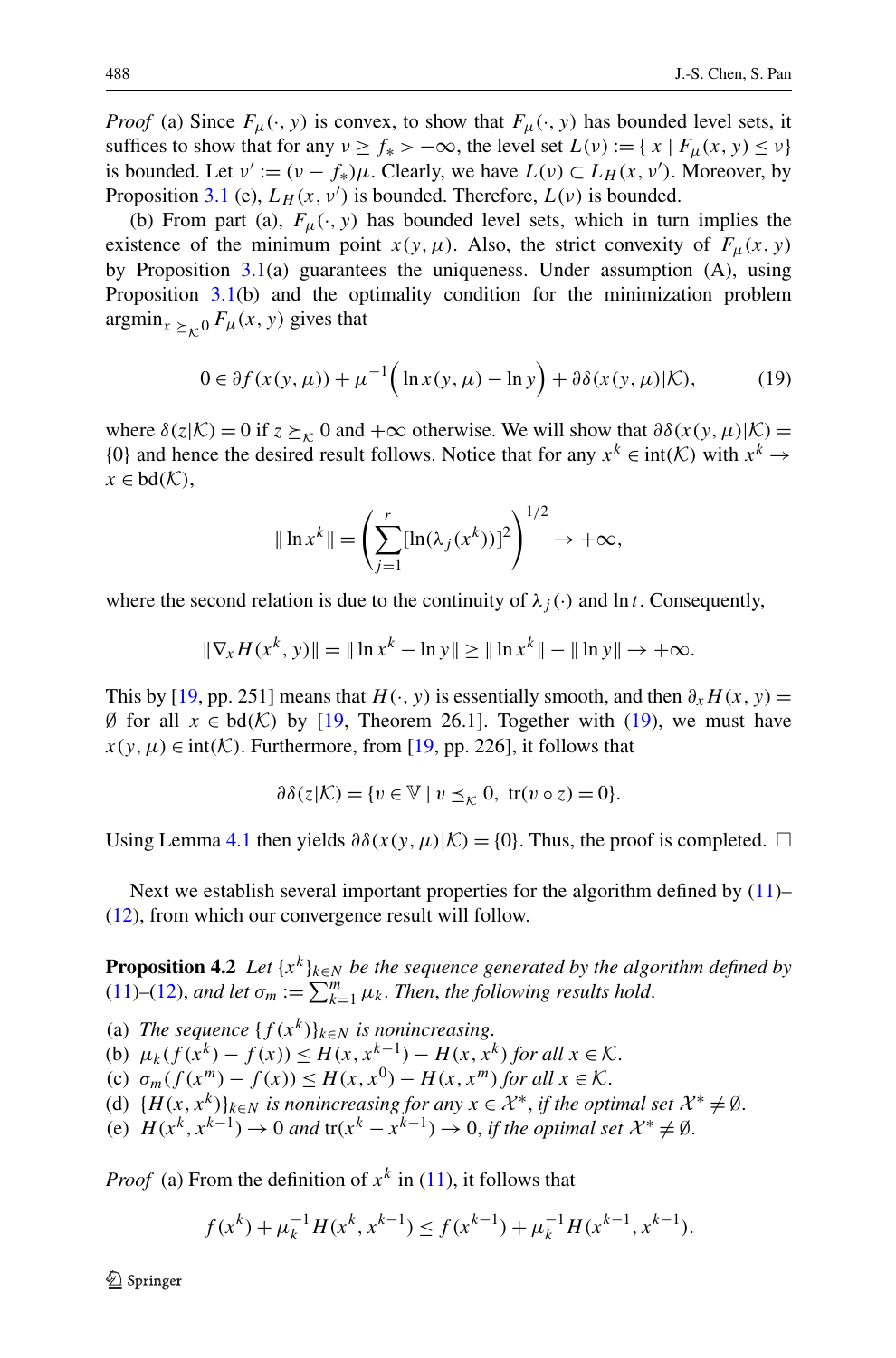Since *H*( $x^k$ , $x^{k-1}$ ) ≥ 0 and *H*( $x^{k-1}$ , $x^{k-1}$ ) = 0 (see Proposition [3.1\(](#page-8-0)c)), we obtain

$$
f(x^k) \le f(x^{k-1}) \quad \forall \, k \in N,
$$

and therefore the sequence  $\{f(x^k)\}_{k \in N}$  is nonincreasing.

<span id="page-12-1"></span>(b) From [\(18](#page-10-3)),  $-\mu_k^{-1}(\ln x^k - \ln x^{k-1}) \in \partial f(x^k)$ . Plugging this into the formula of *∂f (xk)* given by ([10\)](#page-5-3), we have

$$
f(x) \ge f(x^k) - \mu_k^{-1} \text{tr}\left[ (x - x^k) \circ (\ln x^k - \ln x^{k-1}) \right] \quad \forall \ x \in \mathbb{V}.
$$

Consequently, for any  $x \in \mathcal{K}$ ,

$$
\mu_k \cdot (f(x^k) - f(x)) \le \text{tr}\left[ (x - x^k) \circ (\ln x^k - \ln x^{k-1}) \right]
$$
  
=  $H(x, x^{k-1}) - H(x, x^k) - H(x^k, x^{k-1})$   
 $\le H(x, x^{k-1}) - H(x, x^k),$  (20)

where the equality holds due to Proposition  $3.3(b)$  $3.3(b)$ , and the last inequality follows from the nonnegativity of  $H(x, y)$ .

<span id="page-12-0"></span>(c) First, summing up the inequalities in part (b) over  $k = 1, 2, 3, \ldots, m$  yields that

$$
\sum_{k=1}^{m} \mu_k f(x^k) - \sigma_m f(x) \le H(x, x^0) - H(x, x^m) \quad \forall \, x \in \mathcal{K}.
$$
 (21)

On the other hand, since  $f(x^m) \le f(x^k)$  by part (a), multiplying this inequality by  $\mu_k$  and summing up the inequalities over  $k = 1, 2, 3, \ldots, m$  then gives that

$$
\sum_{k=1}^{m} \mu_k f(x^k) \ge \sum_{k=1}^{m} \mu_k f(x^m) = \sigma_m f(x^m).
$$
 (22)

<span id="page-12-2"></span>Now, combining ([22\)](#page-12-0) with ([22\)](#page-12-0), we readily obtain the desired result.

(d) Since  $f(x^k) - f(x) > 0$  for all  $x \in \mathcal{X}^*$ , the result immediately follows from part (b).

(e) From part (d), the sequence  ${H(x, x^k)}_{k \in N}$  is nonincreasing for any  $x \in \mathcal{X}^*$ . This together with  $H(x, x^k) > 0$  implies that  $\{H(x, x^k)\}_{k \in \mathbb{N}}$  is convergent. Thus,

$$
H(x, x^{k-1}) - H(x, x^k) \to 0 \quad \forall x \in \mathcal{X}^*.
$$
 (23)

On the other hand, from  $(20)$  $(20)$  and part  $(d)$ , we have

$$
0 \le \mu_k(f(x^k) - f(x)) \le H(x, x^{k-1}) - H(x, x^k) - H(x^k, x^{k-1}), \quad \forall x \in \mathcal{X}^*,
$$

which in turn implies

$$
H(x^{k}, x^{k-1}) \le H(x, x^{k-1}) - H(x, x^{k}).
$$

Using ([23\)](#page-12-2) and the nonnegativity of  $H(x^k, x^{k-1})$ , the first result is then obtained. Since  ${x^k}_{k \in N} \subset {y \in \text{int}(\mathcal{K}) \mid H(x, y) \leq H(x, x^0)}$  with  $x \in \mathcal{X}^*$ , the sequence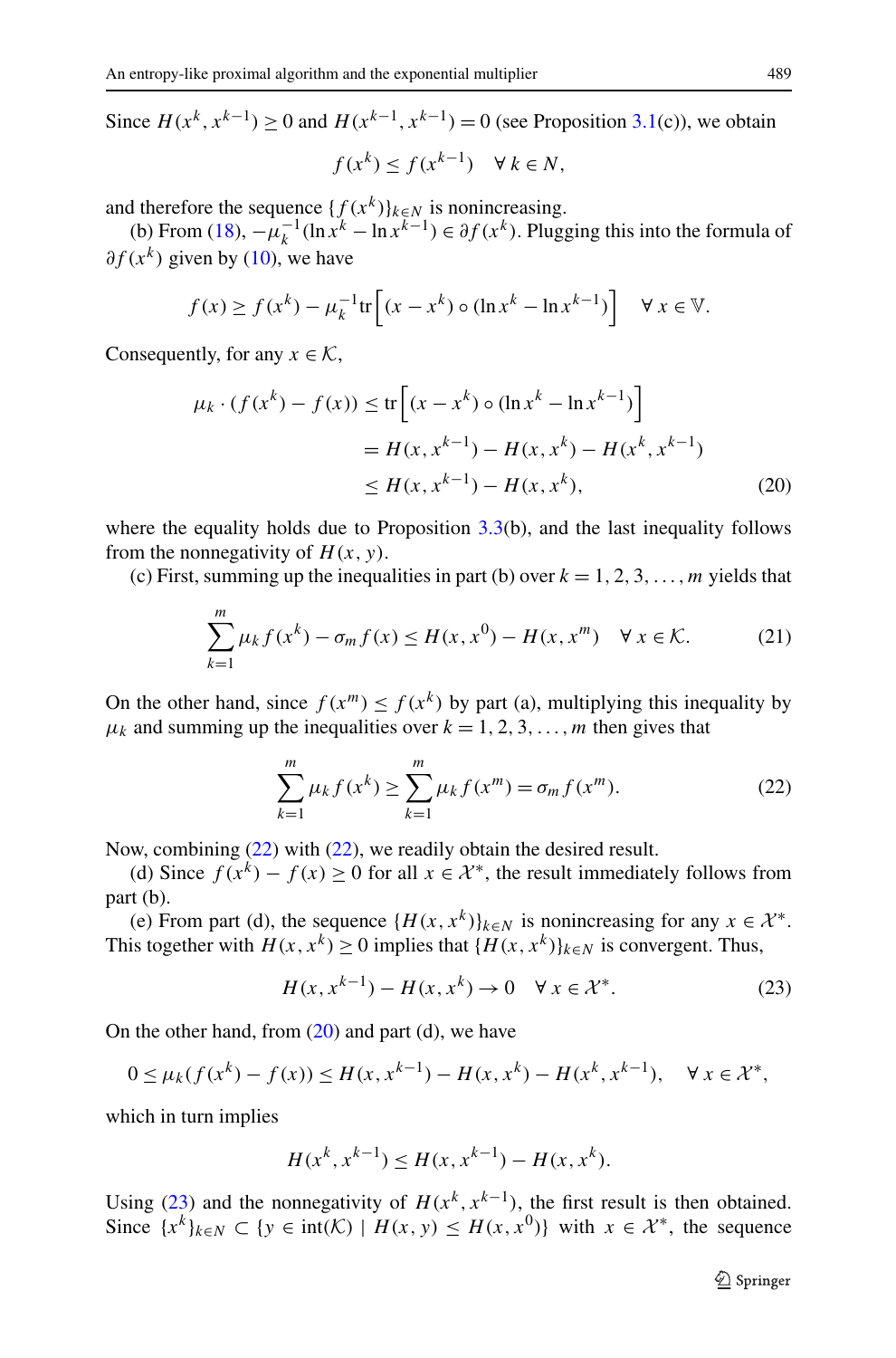<span id="page-13-1"></span> ${x^k}_{k \in N}$  is bounded. Thus, the second result follows by the first result and Propo-sition [3.2\(](#page-9-0)b).  $\Box$ 

By now, we have proved that the algorithm in  $(11)–(12)$  $(11)–(12)$  $(11)–(12)$  is well-defined and satisfies some favorable properties. With these properties, we are ready to establish the convergence results of the algorithm which is one of the main purposes of this paper.

**Proposition 4.3** *Let*  $\{x^k\}_{k\in\mathbb{N}}$  *be the sequence generated by the algorithm in* [\(11](#page-6-4))– [\(12](#page-6-5)), and let  $\sigma_m := \sum_{k=1}^m \mu_k$ . Then, under assumptions (A), the following results *hold*.

- (a)  $f(x^m) f(x) \leq \sigma_m^{-1} H(x, x^0)$  *for all*  $x \in \mathcal{K}$ .
- (b) *If*  $\sigma_m \to +\infty$ , *then*  $\lim_{m\to+\infty} f(x^m) = f_*$ .
- (c) If the optimal set  $\mathcal{X}^* \neq \emptyset$ , then the sequence  $\{x^k\}_{k \in \mathbb{N}}$  is bounded, and if, in addi*tion*,  $\sigma_m \to +\infty$ , *every accumulation point is a solution of the CSCP* ([1\)](#page-1-1).

*Proof* (a) This result follows by Proposition [4.2](#page-11-1)(c) and the nonnegativity of  $H(x, x^m)$ .

(b) Since  $\sigma_m \to +\infty$ , passing the limit to the inequality in part (a), we have

$$
\limsup_{m \to +\infty} f(x^m) \le f(x) \quad \forall \ x \in \mathcal{K},
$$

which particularly implies

$$
\limsup_{m \to +\infty} f(x^m) \le \inf\{f(x) : x \in \mathcal{K}\}.
$$

This together with the fact that  $f(x^m) \ge f_* = \inf\{f(x) : x \in \mathcal{K}\}\$  yields the result.

(c) From Proposition [3.1\(](#page-8-0)d),  $H(x, \cdot)$  has bounded level sets for every  $x \in \mathcal{K}$ . Also, from Proposition [4.2\(](#page-11-1)d),  $\{H(x, x^k)\}_{k \in \mathbb{N}}$  is nonincreasing for all  $x \in \mathcal{X}^*$  if  $\mathcal{X}^* \neq \emptyset$ . Thus, the sequence  $\{x^k\}_{k \in N}$  is bounded and therefore has an accumulation point. Let  $\hat{x} \in \mathcal{K}$  be an accumulation point of  $\{x^k\}_{k \in \mathbb{N}}$ . Then  $\{x^{k_j}\} \to \hat{x}$  for some  $k_j \to +\infty$ . Since *f* is lower semi-continuous, we have  $f(\hat{x}) = \liminf_{k_i \to +\infty} f(x^{k_j})$  (see [\[22](#page-22-15), p. 8]). On the other hand, we also have  $f(x^{k_j}) \rightarrow f_*$ , hence  $f(\hat{x}) = f_*$  which says that  $\hat{x}$  is a solution of [\(1](#page-1-1)).

<span id="page-13-0"></span>Proposition [4.3\(](#page-13-1)a) indicates an estimate for global rate of convergence which is similar to the one obtained for the proximal-like algorithms of convex minimization over nonnegative orthant cone. Analogously, as remarked in [\[6](#page-21-10), Remark 4.1], global convergence of  $\{x^k\}$  itself to a solution of [\(1](#page-1-1)) can be achieved under the assumption that  ${x<sup>k</sup>}$  ⊂ int(K) has a limit point in int(K). Nonetheless, this assumption is rather stringent.

#### **5 Exponential multiplier method for SCLP**

In this section, we give a dual application of the entropy-like proximal algorithm in  $(11)$  $(11)$ – $(12)$  $(12)$ , leading to an exponential multiplier method for the symmetric cone linear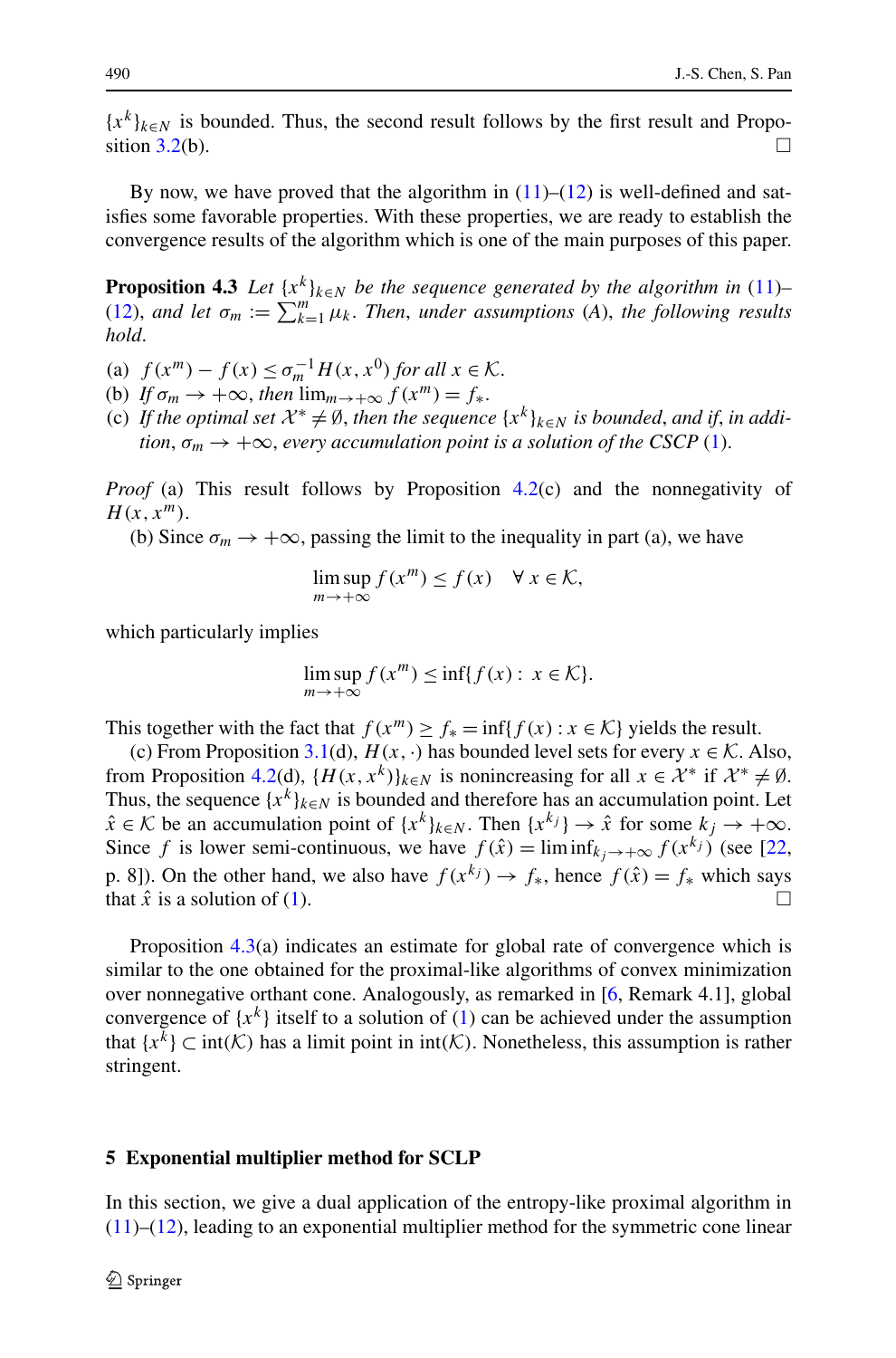program

$$
\text{(SCLP)} \quad \min\left\{-b^T y: \ c - \sum_{i=1}^m y_i a_i \succeq_{\mathcal{K}} 0, \ y \in \mathbb{R}^m\right\},\
$$

where  $c \in \mathbb{V}$ ,  $a_i \in \mathbb{V}$  and  $b \in \mathbb{R}^m$ . For the sake of notation, we denote the feasible set of (SCLP) by  $\mathcal{F} := \{y \in \mathbb{R}^m : A(y) \succeq_K 0\}$ , where  $A : \mathbb{R}^m \to \mathbb{V}$  is a linear operator defined by

$$
A(y) := c - \sum_{i=1}^{m} y_i a_i \quad \forall y \in \mathbb{R}^m.
$$
 (24)

In addition, we make the following assumptions for the problem (SCLP):

- (A1) The optimal solution set of (SCLP) is nonempty and bounded;
- (A2) Slater's condition holds, i.e., there exists a  $\hat{y} \in \mathbb{R}^m$  such that  $A(\hat{y}) \succ_k 0$ .

Notice that the Lagrangian function associated with (SCLP) is defined as follows:

$$
L(y, x) = \begin{cases} -b^T y - tr[x \circ A(y)] & \text{if } x \in \mathcal{K}, \\ +\infty & \text{otherwise.} \end{cases}
$$

Therefore, the dual problem corresponding to the SCLP is given by

(DSCLP) 
$$
\max_{x \succeq_{\mathcal{K}} 0} \inf_{y \in \mathbb{R}^m} L(y, x),
$$

which can be explicitly written as

(DSCLP) 
$$
\begin{cases} \max -\text{tr}(c \circ x) \\ \text{s.t.} \quad \text{tr}(a_i \circ x) = b_i, \quad i = 1, 2, ..., m, \\ x \succeq_{\mathcal{K}} 0. \end{cases}
$$

<span id="page-14-0"></span>From the standard convex analysis arguments in [\[19](#page-22-14)], it follows that under assumption (A2) there is no duality gap between (SCLP) and (DSCLP), and furthermore, the solution set of (DSCLP) is nonempty and compact.

To solve the problem (SCLP), we introduce the following multiplier-type algorithm: *given*  $x^0 \in \text{int}(\mathcal{K})$ *, generate the sequence*  $\{y^k\}_{k \in \mathbb{N}} \subseteq \mathbb{R}^m$  *and*  $\{x^k\}_{k \in \mathbb{N}} \subseteq$  $int(K)$  *by* 

<span id="page-14-1"></span>
$$
y^{k} = \underset{y \in \mathbb{R}^{m}}{\operatorname{argmin}} \left\{-b^{T}y + \mu_{k}^{-1} \text{tr}\left[\exp\left(-\mu_{k}A(y) + \ln x^{k-1}\right)\right]\right\},\tag{25}
$$

$$
x^{k} = \exp\left(-\mu_{k}A(y^{k}) + \ln x^{k-1}\right),\tag{26}
$$

*where the parameters*  $\mu_k$  *satisfy*  $\mu_k > \bar{\mu} > 0$  *for all*  $k \in N$ . The algorithm can be viewed as a natural extension of the exponential multiplier method used in convex programs over nonnegative orthant cones (see, e.g., [[3,](#page-21-6) [27](#page-22-0)]) to symmetric cones. In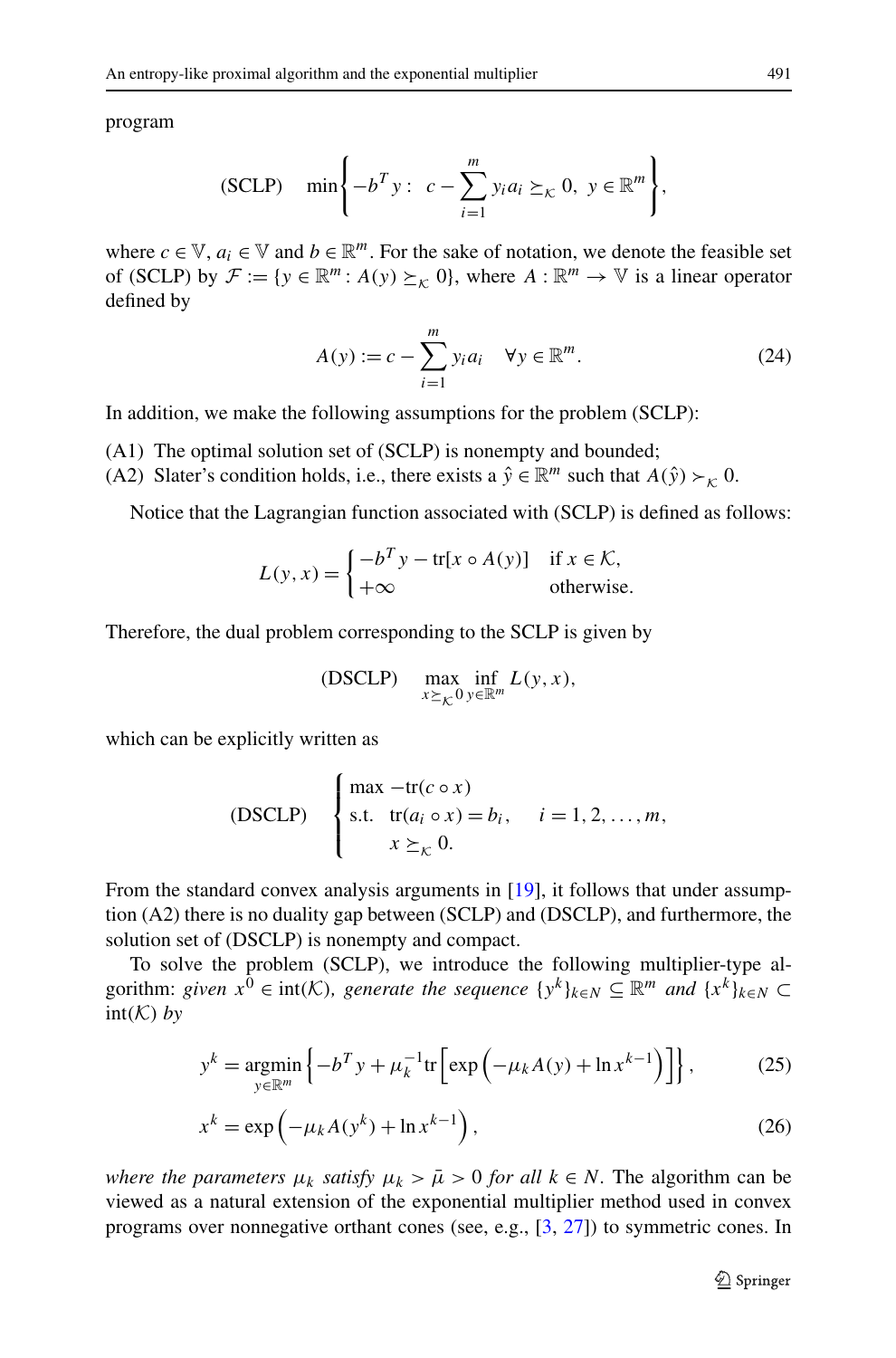<span id="page-15-0"></span>the rest of this section, we will show that the algorithm defined by  $(25)$  $(25)$ – $(26)$  $(26)$  possesses similar properties.

We first present two technical lemmas, where Lemma [5.1](#page-15-0) collects some properties of the Löwner operator  $\exp(z)$  and Lemma [5.2](#page-15-1) characterizes the recession cone of  $\mathcal{F}$ .

### **Lemma 5.1**

- (a) *For any*  $z \in \mathbb{V}$ *, there always holds that*  $exp(z) \in int(\mathcal{K})$ *.*
- (b) *The function* exp*(z) is continuously differentiable everywhere with*

$$
(\exp(z))'e = \nabla_z(\exp(z))e = \exp(z) \quad \forall z \in \mathbb{V}.
$$

(b) *The function*  $\text{tr}[\exp(\sum_{i=1}^{m} y_i a_i)]$  *is continuously differentiable everywhere with* 

$$
\nabla_{\mathbf{y}} \text{tr}\left[\exp\left(\sum_{i=1}^{m} y_i a_i\right)\right] = A^T \left(\exp\left(\sum_{i=1}^{m} y_i a_i\right)\right),
$$

*where*  $y \in \mathbb{R}^m$  *and*  $a_i \in \mathbb{V}$  *for all*  $i = 1, 2, ..., m$ *, and*  $A^T : \mathbb{V} \to \mathbb{R}^m$  *be a linear transformation defined by*  $A^T(x) = (\langle a_1, x \rangle, \dots, \langle a_m, x \rangle)^T$  *for any*  $x \in V$ .

*Proof* (a) The result is clear since for any  $z \in V$  with  $z = \sum_{j=1}^{r} \lambda_j(z)c_j$ , all eigenvalues of  $exp(z)$ , given by  $exp(\lambda_j(z))$  for  $j = 1, 2, ..., r$ , are positive.

(b) By Lemma [2.2](#page-5-1), clearly, exp*(z)* is continuously differentiable everywhere and

$$
(\exp(z))'h = \sum_{j=1}^r \exp(\lambda_j(z)) \langle c_j, h \rangle c_j
$$
  
+ 
$$
\sum_{1 \le j < l \le r} 4 \frac{\exp(\lambda_j(z)) - \exp(\lambda_l(z))}{\lambda_j(z) - \lambda_l(z)} c_j \circ (c_l \circ h)
$$

for any  $h \in V$ . From this formula, we particularly have

$$
(\exp(z))'e = \sum_{j=1}^{r} \exp(\lambda_j(z)) \langle c_j, e \rangle c_j
$$
  
+ 
$$
\sum_{1 \le j < l \le r} 4 \frac{\exp(\lambda_j(z)) - \exp(\lambda_l(z))}{\lambda_j(z) - \lambda_l(z)} c_j \circ (c_l \circ e)
$$
  
= 
$$
\sum_{j=1}^{r} \exp(\lambda_j(z)) c_j = \exp(z).
$$

<span id="page-15-1"></span>(c) The first part is direct by the continuous differentiability of trace function and part (b), and the second part follows from the differential chain rule.  $\Box$ 

**Lemma 5.2** *Let*  $\mathcal{F}_{\infty}$  *denote the recession cone of the feasible set*  $\mathcal{F}$ *. Then,* 

$$
\mathcal{F}_{\infty} = \left\{ d \in \mathbb{R}^m : A(d) - c \succeq_K 0 \right\}.
$$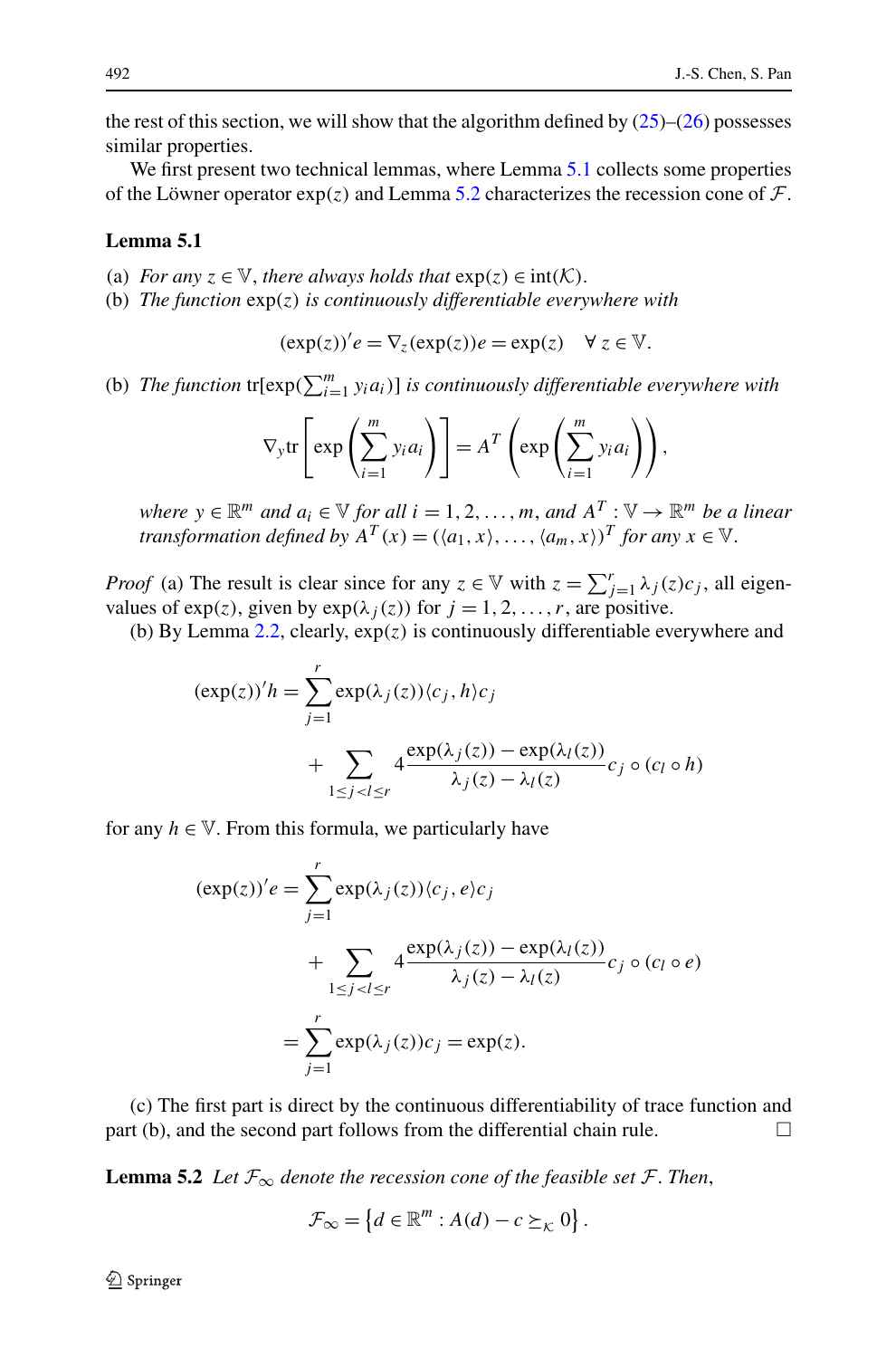*Proof* Assume that  $d \in \mathbb{R}^m$  such that  $A(d) - c \succeq_K 0$ . If  $d = 0$ , clearly,  $d \in \mathcal{F}_{\infty}$ . If  $d \neq 0$ , we take any  $y \in \mathcal{F}$ . From the definition of the linear operator *A*, for any  $\tau > 0$ ,

$$
A(y + \tau d) = c - \sum_{i=1}^{m} (y_i + \tau d_i) a_i = A(y) + \tau (A(d) - c) \succeq_{\mathcal{K}} 0.
$$

This, by the definition of recession direction [\[19](#page-22-14), pp. 61], shows that  $d \in \mathcal{F}_{\infty}$ . Thus, we prove that  $\{d \in \mathbb{R}^m : A(d) - c \succeq_K 0\} \subseteq \mathcal{F}_{\infty}$ .

Now take any  $d \in \mathcal{F}_{\infty}$  and  $y \in \mathcal{F}$ . Then  $A(y + \tau d) \succeq_{\kappa} 0$  for any  $\tau > 0$ , and therefore,  $\lambda_{\min}[A(y + \tau d)] \ge 0$ . This must imply  $\lambda_{\min}(A(d) - c) \ge 0$ . If not, using the fact that

$$
\lambda_{\min}[A(y + \tau d)] = \lambda_{\min}[A(y) + \tau(A(d) - c)]
$$
  
\n
$$
\leq \lambda_{\min}(\tau(A(d) - c)) + \lambda_{\max}(A(y))
$$
  
\n
$$
= \tau \lambda_{\min}(A(d) - c) + \lambda_{\max}(A(y))
$$

where the inequality is due to Lemma [2.1](#page-4-1), and letting  $\tau \to +\infty$ , we then have

$$
\lambda_{\min}[A(y+\tau d)] \to -\infty,
$$

contradicting the fact that  $\lambda_{\min}[A(y + \tau d)] \ge 0$ . Consequently,  $A(d) - c \ge \kappa$  0. Together with the above discussions, we show that  $\mathcal{F}_{\infty} = \{d \in \mathbb{R}^m \mid A(d) - c \succeq_K 0\}$ .

Next we establish the convergence of the algorithm in  $(25)$  $(25)$ – $(26)$  $(26)$ . We first prove that the sequence generated is well-defined, which is implied by the following lemma.

**Lemma 5.3** *For any*  $y \in \mathbb{R}^m$  *and*  $\mu > 0$ , *let*  $F : \mathbb{R}^m \to \mathbb{R}$  *be defined by* 

$$
F(y) := -b^T y + \mu^{-1} \text{tr} \left[ \exp(-\mu A(y) + \ln x^{k-1}) \right]. \tag{27}
$$

*Then under assumption* (*A*1) *the minimum set of F is nonempty and bounded*.

*Proof* We prove that *F* is coercive by contradiction. Suppose not, i.e., some level set of *F* is not bounded. Then, there exists a sequence  $\{y^k\} \subseteq \mathbb{R}^m$  such that

$$
||y^k|| \to +\infty, \quad \lim_{k \to +\infty} \frac{y^k}{||y^k||} = d \neq 0 \quad \text{and} \quad F(y^k) \le \delta \tag{28}
$$

for some  $\delta \in \mathbb{R}$ . Since  $exp(-\mu A(y) + \ln x^{k-1}) \in int(\mathcal{K})$  for any  $y \in \mathbb{R}^m$  by Lemma  $5.1(a)$  $5.1(a)$ ,

$$
\operatorname{tr}\left[\exp\left(-\mu A(y) + \ln x^{k-1}\right)\right] = \sum_{j=1}^r \exp\left[\lambda_j\left(-\mu A(y) + \ln x^{k-1}\right)\right] > 0.
$$

 $\mathcal{D}$  Springer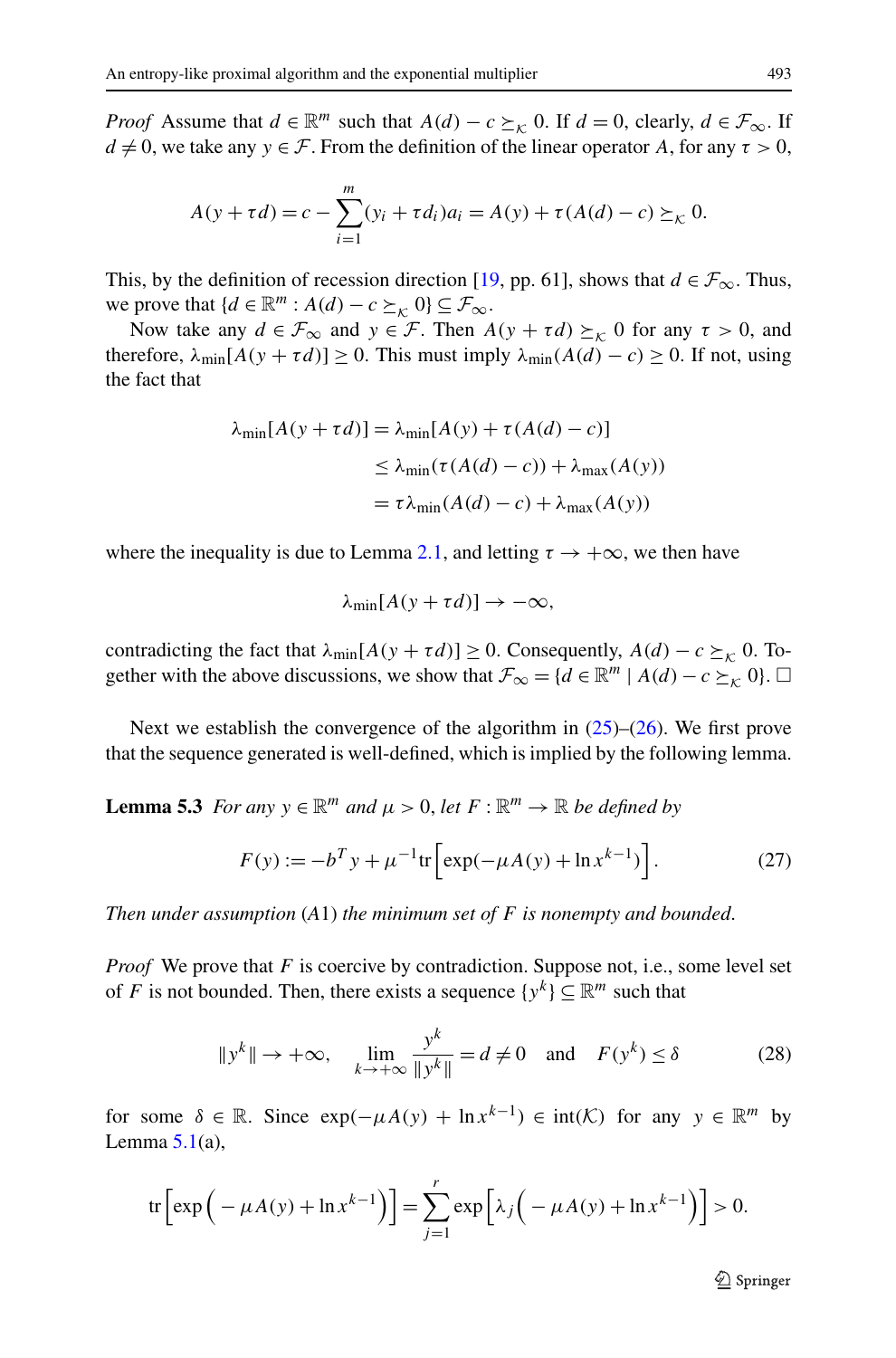<span id="page-17-0"></span>Therefore,  $F(y^k) < \delta$  implies that the following two inequalities hold

$$
-b^T y^k < \delta,\tag{29}
$$

$$
\sum_{j=1}^{r} \exp\left[\lambda_j \left(-\mu A(y^k) + \ln x^{k-1}\right)\right] \le \mu (\delta + b^T y^k). \tag{30}
$$

Due to the nonnegativity of the exponential function,  $(30)$  $(30)$  is equivalent to saying that

$$
\exp\left[\lambda_j\left(-\mu A(y^k) + \ln x^{k-1}\right)\right] \le \mu(\delta + b^T y^k) \quad \forall \ j = 1, 2, \dots, r. \tag{31}
$$

Dividing by  $||y^k||$  on the both sides and using the monotonicity of  $ln t$  ( $t > 0$ ) then gives

$$
\lambda_j \left( -\mu A(y^k) + \ln x^{k-1} \right) - \ln(\|y^k\|)
$$
  
\n
$$
\leq \ln \left[ \mu (\delta + b^T y^k) / \|y^k\| \right]
$$
  
\n
$$
\leq \frac{\mu(\delta + b^T y^k)}{\|y^k\|} - 1 \quad \forall j = 1, 2, ..., r.
$$

where the last inequality is due to  $\ln t \leq t - 1$  ( $t > 0$ ). Now dividing  $||y^k||$  on the both sides again and using the homogeneity of the function  $\lambda_i(\cdot)$  yields

$$
\lambda_j \left( -\frac{\mu A(y^k)}{\|y^k\|} + \frac{\ln x^{k-1}}{\|y^k\|} \right) - \frac{\ln(\|y^k\|)}{\|y^k\|} \le \frac{\mu(\delta + b^T y^k)}{\|y^k\|^2} - \frac{1}{\|y^k\|} \quad \forall \ j = 1, 2, \dots, r.
$$

Passing to the limit  $k \to +\infty$  on the both sides and noting that  $||y^k|| \to +\infty$ , we get

$$
\lambda_j\left(\mu\sum_{i=1}^m d_i a_i\right) \leq 0 \quad \forall \ j=1,2,\ldots,r,
$$

which, by the homogeneity of  $\lambda_i(\cdot)$  again, implies

$$
\mu \lambda_j \left( A(d) - c \right) = \mu \lambda_j \left( - \sum_{i=1}^m d_i a_i \right) \ge 0 \quad \forall \ j = 1, 2, \dots, r.
$$

Consequently,  $A(d) - c \succeq_{\kappa} 0$ . From Lemma [5.2,](#page-15-1)  $\mathcal{F}_{\infty} = \{d \in \mathbb{R}^m : A(d) - c \succeq_{\kappa} 0\}.$ This together with  $-b^T d \leq 0$  shows that there exists a nonzero  $d \in \mathbb{R}^m$  such that *d* ∈  $\mathcal{F}_{\infty}$  but  $-b^T d \le 0$ , obviously contradicting assumption (A1). Thus, we complete the proof.  $\Box$ 

To analyze the convergence of the algorithm defined by  $(25)$  $(25)$ – $(26)$  $(26)$ , we also need the following lemma which states that the sequence  ${x^k}_{k \in N}$  generated by ([25\)](#page-14-0)–[\(26](#page-14-1)) is exactly the one given by the algorithm in  $(11)$  $(11)$ – $(12)$  $(12)$  when applied to the dual problem (DSCLP).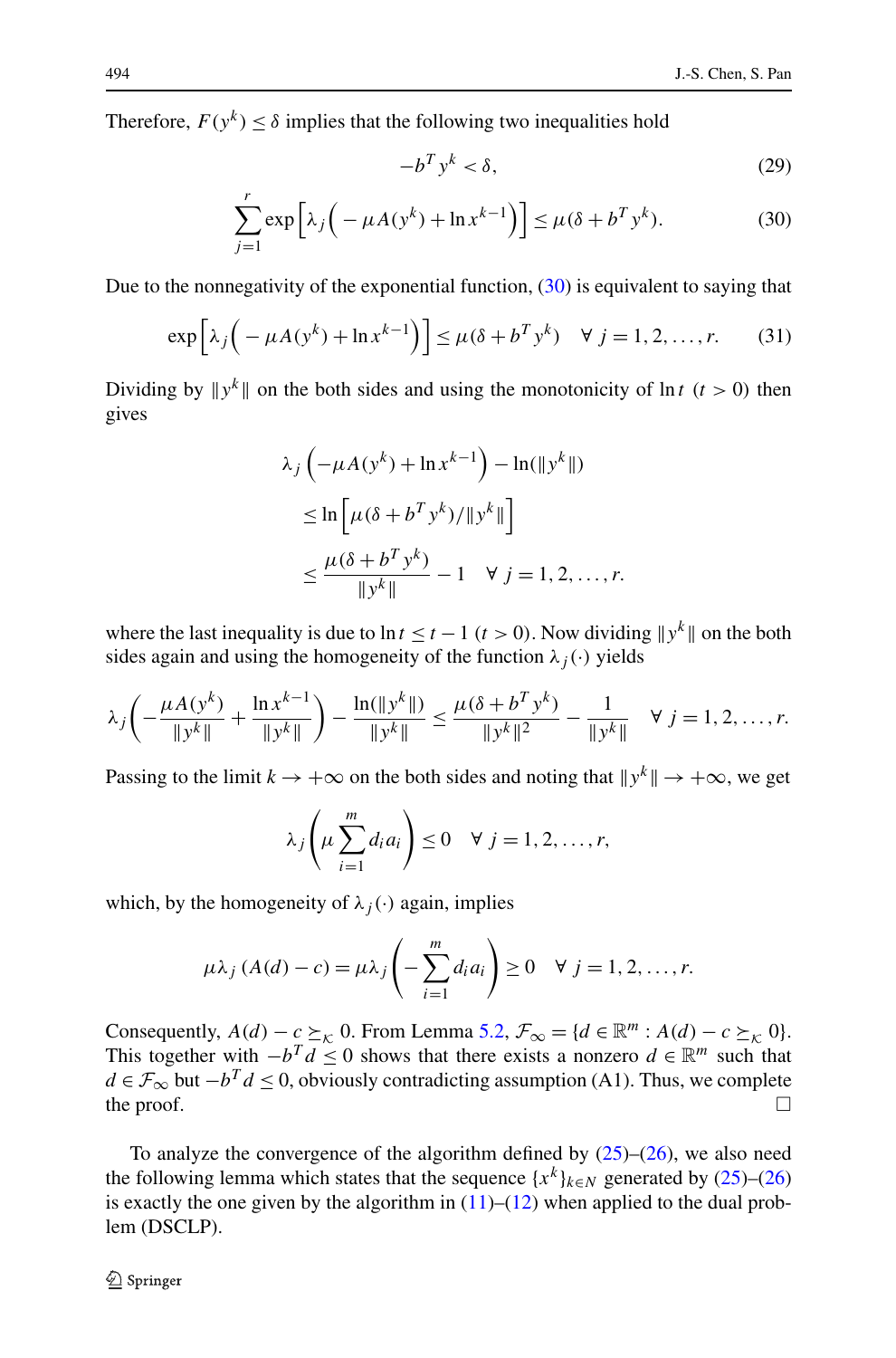<span id="page-18-2"></span><span id="page-18-1"></span>**Lemma 5.4** *The sequence*  $\{x^k\}_{k\in\mathbb{N}}$  *generated by the multiplier method* [\(25](#page-14-0))–([26\)](#page-14-1) *can be obtained via the following iterate scheme*

$$
x^{k} = \underset{x \succeq_{\mathcal{K}} 0}{\text{argmax}} \left\{ D(x) - \mu_{k}^{-1} H(x, x^{k-1}) \right\},
$$
 (32)

*where*  $D(x) := \inf_{y \in \mathbb{R}^m} L(y, x)$  *is the dual objective function of* (DSCLP).

*Proof* First, we prove that  $-A(y^k) \in \partial D(x^k)$ . Using Lemma [5.1\(](#page-15-0)c) and the optimality condition of  $(25)$  $(25)$ , we obtain that

$$
0 = -b_i + \langle a_i, \exp(-\mu_k A(y^k) + \ln(x^{k-1})) \rangle
$$
  
=  $-b_i + \langle a_i, x^k \rangle$   
=  $-b_i + \text{tr}(a_i \circ x^k), \quad i = 1, 2, ..., m,$ 

<span id="page-18-0"></span>where the second equality is due to  $(26)$  $(26)$ . This implies that  $y<sup>k</sup>$  is also minimizing the Lagrangian  $L(y, x^k)$ , and consequently  $D(x^k) = L(y^k, x^k)$ . Now, we have that

$$
D(x) = \inf_{y \in \mathbb{R}^m} \left\{ -b^T y - \text{tr}[x \circ A(y)] \right\}
$$
  
\n
$$
\leq -b^T y^k - \text{tr}[x \circ A(y^k)]
$$
  
\n
$$
= -b^T y^k - \text{tr}[x^k \circ A(y^k)] - \text{tr}[(x - x^k) \circ A(y^k)]
$$
  
\n
$$
= D(x^k) + \langle x - x^k, -A(y^k) \rangle. \tag{33}
$$

In view of the concavity of *D(x)*, the inequality [\(33](#page-18-0)) means that  $-A(y^k) \in \partial D(x^k)$ . Using formula ([26\)](#page-14-1), we then have  $\mu_k^{-1}(\ln x^k - \ln x^{k-1}) \in \partial D(x^k)$ . From Proposi-tion [3.1,](#page-8-0) this is precisely the optimality condition of the maximum problem in ([32\)](#page-18-1).  $\Box$ 

Now we are in a position to present the convergence results of the algorithm defined by  $(25)$  $(25)$ – $(26)$  $(26)$ . Their proofs are similar to those of [\[6](#page-21-10), Theorem 5.1], and we here include them for completeness.

**Proposition 5.1** *Let*  $\{y^k\}_{k\in\mathbb{N}}$  *and*  $\{x^k\}_{k\in\mathbb{N}}$  *be the sequences generated by* [\(25](#page-14-0))–([26\)](#page-14-1). *Then*, *under assumptions* (*A*1) *and* (*A*2), *the following results hold*.

- (a) *The sequence*  $\{x^k\}_{k \in \mathbb{N}} \subset \text{int}(\mathcal{K})$  *is bounded and each limit point is a dual solution*.
- (b)  $tr[x^k \circ A(y^k)] \to 0$  *when*  $k \to +\infty$ .
- (c) Let  $\tilde{y}^k = \sum_{l=1}^k \eta_l y^l$  with  $\eta_l := \mu_l/v_k > 0$  and  $v_k := \sum_{l=1}^k \mu_l$ . Then

$$
\liminf_{k \to +\infty} \lambda_{\min}(A(\tilde{\mathbf{y}}^k)) \ge 0.
$$

(d) Let  $D^*$  be the optimal value of (DSCLP). Then  $-b^T y^k \to D^*$  and  $-b^T \tilde{y}^k \to D^*$ . (e)  $\{\tilde{v}^k\}$  *is bounded and its every limit point is a solution of* (SCLP).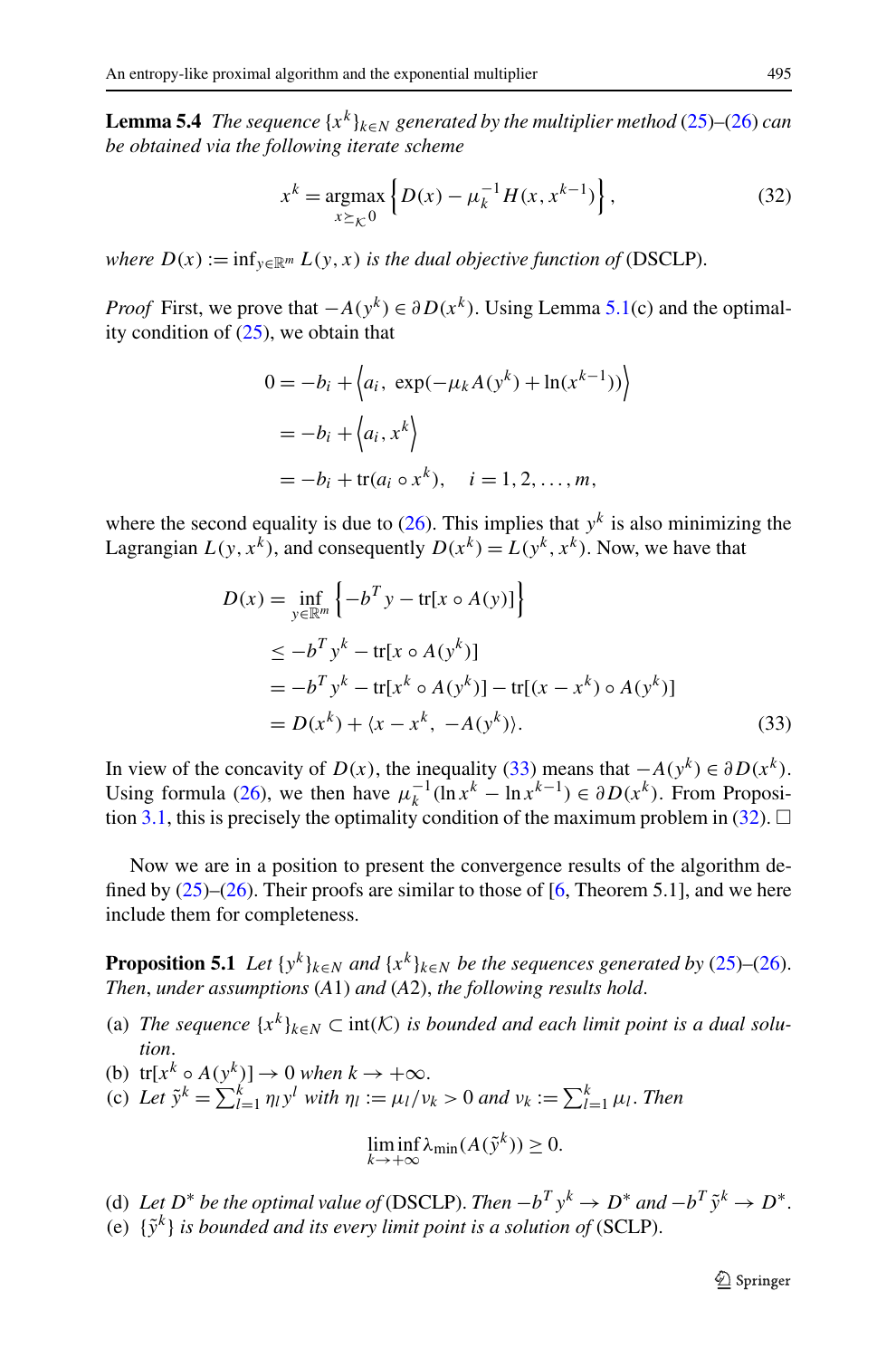(f)  $\lim_{k \to +\infty} -b^T y^k = \lim_{k \to +\infty} D(x^k) = -b^T y^*$ , where  $y^*$  is a solution of (SCLP).

*Proof* (a) From Lemma [5.4,](#page-18-2)  $\{x^k\}_{k \in N}$  is the sequence generated by applying the entropy-like proximal algorithm [\(11](#page-6-4))–[\(12](#page-6-5)) to (DSCLP). Since under assumption (A2) the solution set of (DSCLP) is nonempty and compact, the result follows from Proposition [4.3](#page-13-1) directly.

(b) Using the definition of *H* and noting that  $-\mu_k A(y^k) = \ln x^k - \ln x^{k-1}$ , we have

$$
H(x^{k}, x^{k-1}) = \text{tr}[x^{k} \circ (\ln x^{k} - \ln x^{k-1}) + x^{k-1} - x^{k}]
$$
  
=  $-\mu_{k} \text{tr}[x^{k} \circ A(y^{k})] + \text{tr}(x^{k-1} - x^{k}).$ 

From Proposition [4.2\(](#page-11-1)e), we know that  $H(x^k, x^{k-1}) \rightarrow 0$  and  $tr(x^{k-1} - x^k) \rightarrow 0$ . Thus, by noting that  $\mu_k > \bar{\mu} > 0$ , the last equality implies tr[ $x^k \circ A(y^k)$ ]  $\to 0$ .

(c) From the linearity of  $A(y)$  and the definition of  $\tilde{y}^k$ , we have that

$$
A(\tilde{y}^k) = \sum_{l=1}^k \eta_l A(y^l) = \sum_{l=1}^k \frac{\eta_l}{\mu_l} \Big[ \ln x^{l-1} - \ln x^l \Big]
$$
  
=  $v_k^{-1} \sum_{l=1}^k \Big[ \ln x^{l-1} - \ln x^l \Big]$   
=  $v_k^{-1} (\ln x^0 - \ln x^k),$ 

<span id="page-19-0"></span>where the second equality is due to  $(26)$  $(26)$ . From Lemma [2.1](#page-4-1), it then follows that

$$
\lambda_{\min}(A(\tilde{\mathbf{y}}^k)) = \lambda_{\min}\left(\frac{\ln x^0 - \ln x^k}{\nu_k}\right) \ge \frac{\lambda_{\min}(\ln x^0)}{\nu_k} + \frac{\lambda_{\min}(-\ln x^k)}{\nu_k}.
$$

Since, as  $v_k \to +\infty$ , the first term of the right hand side tends to zero, it remains to prove that  $\liminf_{k \to +\infty} \lambda_{\min}(-\ln x^k)/v_k \ge 0$ . Notice that

$$
\liminf_{k \to +\infty} \nu_k^{-1} \lambda_{\min}(-\ln x^k) = -\limsup_{k \to +\infty} \nu_k^{-1} \lambda_{\max}(\ln x^k)
$$
  
= 
$$
-\limsup_{k \to +\infty} \nu_k^{-1} \ln(\lambda_{\max}(x^k)).
$$
 (34)

In addition, since  $\{x^k\}_{k\in\mathbb{N}} \subset \text{int}(\mathcal{K})$  is bounded, we have  $\lambda_{\max}(x^k) \leq \overline{\lambda}$  for some  $\overline{\lambda} > 0$ . This implies that

$$
-\limsup_{k\to+\infty}\nu_k^{-1}\ln(\lambda_{\max}(x^k))\geq-\limsup_{k\to+\infty}\nu_k^{-1}\ln\bar{\lambda}\geq 0.
$$

Combining with ([34\)](#page-19-0) then yields the desired result.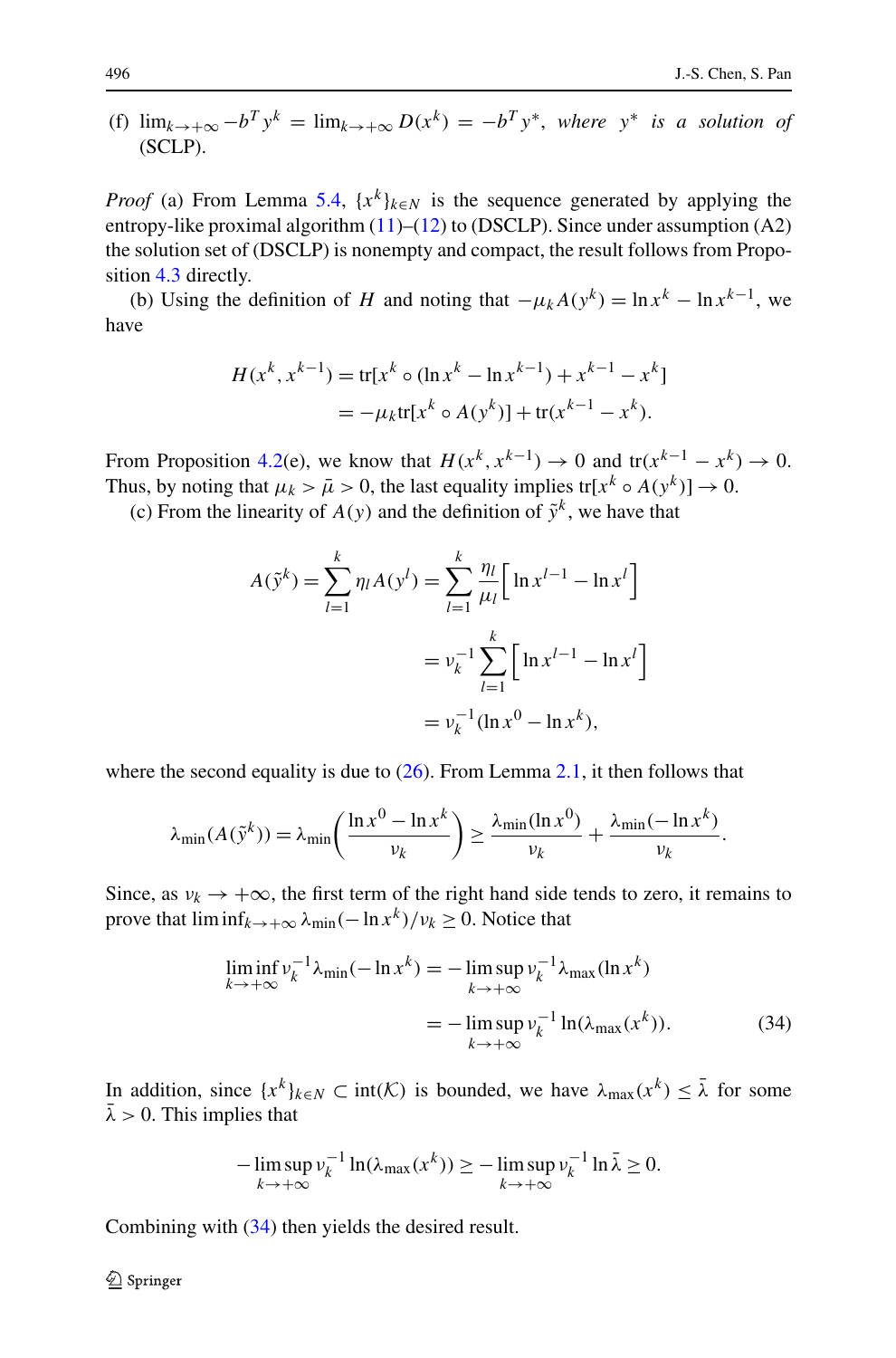(d) Since  $\{x^k\}_{k \in \mathbb{N}}$  is a feasible sequence of (DSCLP), there holds that

$$
\text{tr}[x^k \circ A(y^k)] = \text{tr}\left[x^k \circ c - \sum_{i=1}^m y_i^k x^k \circ a_i\right]
$$

$$
= \text{tr}[x^k \circ c] - b^T y^k
$$

$$
= -b^T y^k - D(x^k).
$$

Noting that tr[ $x^k \circ A(y^k)$ ]  $\to 0$  and  $D(x^k) \to h^*$  by Proposition [4.3\(](#page-13-1)b), we readily obtain the result from the last equation.

(e) Suppose that {˜*yk*} is unbounded. Let *y*ˆ<sup>∗</sup> be the element with the maximum norm from the solution set of (SCLP). The existence of  $\hat{y}^*$  is guaranteed by the boundedness of the solution set of (SCLP). Define

$$
\alpha_k = 1 - \frac{4\|\hat{y}^*\|}{\|\tilde{y}^k - \hat{y}^*\|}.
$$

Since  $\|\tilde{y}^k\| \to +\infty$ , there must exist an  $k_0$  such that  $0 < \alpha_k < 1$  for all  $k \geq k_0$ . Let  $z^{k} = \alpha_{k} \hat{v}^{*} + (1 - \alpha_{k}) \tilde{v}^{k}$ . It is easy to verify that

$$
3\|\hat{y}^*\| \le \|z^k\| \le 9\|\hat{y}^*\|.
$$

This means that the sequence  $\{z^k\}$  is bounded. We next prove that each limit point of  $\{z^k\}$  is an optimal solution to (SCLP), which together with the last inequality contradicts the fact that  $\hat{y}^*$  is an element of the maximum norm in the solution set of (SCLP). Let  $z^*$  be a limit point of  $\{z^k\}$ . Without loss of generality, we assume that  $z^k \to z^*$ . Noting that  $A(z^k) = \alpha_k A(\hat{y}^*) + (1 - \alpha_k)A(\tilde{y}^k)$ ,  $\alpha_k \to 1$  and lim inf $_{k\to+\infty}$   $\lambda_{\min}(A(\tilde{y}^k)) \geq 0$ , we have  $A(z^*) \succeq_k 0$ , i.e.,  $z^*$  is a feasible point of (SCLP), which in turn means that  $b^T \hat{y}^* > b^T z^*$ . On the other hand, since  $-\hat{b}^T \tilde{y}^k$  →  $D^* < -b^T \hat{y}^*$  by part (d) and the weak duality, we get

<span id="page-20-0"></span>
$$
b^T z^* = \lim_{k \to +\infty} b^T z^k = \lim_{k \to +\infty} [\alpha_k b^T \hat{y}^* + (1 - \alpha_k) b^T \tilde{y}^k] \ge b^T \hat{y}^*.
$$

Thus, we have  $b^T z^* = b^T \hat{y}^*$ , and consequently  $z^*$  is an optimal solution of (SCLP).

Let  $\tilde{y}^*$  be a limit point of  $\{\tilde{y}^k\}$ . Since  $\liminf_{k\to+\infty} \lambda_{\min}(A(\tilde{y}^k)) \ge 0$  by part (d),  $\tilde{y}^*$ be a feasible solution of (SCLP). Therefore,  $-b^T \tilde{y}^* \geq -b^T y^*$ , where  $y^*$  be a solution of (SCLP) (its existence is guaranteed by assumption (A1)). On the other hand, from part (d) and the weak duality, it follows that  $-b^T \tilde{y}^* = D^* \leq -b^T y^*$ . The two sides show that

$$
-b^T \tilde{y}^* = -b^T y^* = D^*.
$$
 (35)

Consequently,  $\tilde{y}$ <sup>∗</sup> is an optimal solution of (SCLP).

(f) The first equality is due to part (d) and the second follows from  $(35)$  $(35)$ .

Observe that the above convergence properties of the algorithm  $(25)$  $(25)$ – $(26)$  $(26)$  are similar to the ones obtained by [[27\]](#page-22-0) for convex programs over nonnegative orthant cones,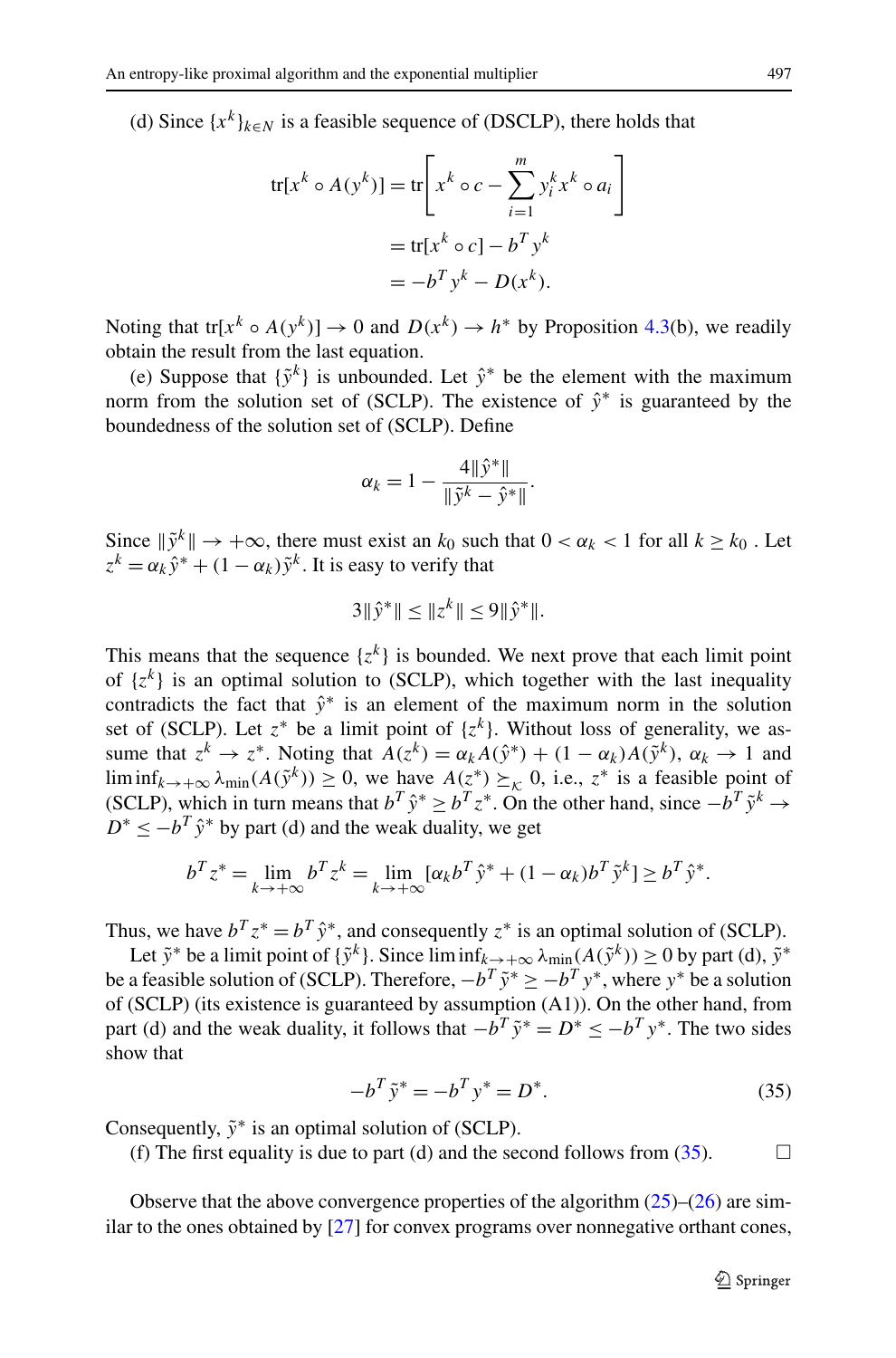<span id="page-21-7"></span>except that the global convergence of the dual sequence to an optimal dual solution is not guaranteed. The main reason is that under the setting of symmetric cones, when  $int(K)$  ⊃ { $x^k$ } →  $\bar{x}^* \in K$ ,  $H(x^k, \bar{x}^*)$  → 0 does not hold. (A counterexample can be found for the semidefinite program in [\[6](#page-21-10)].) However, one still has convergence in terms of function values, and moreover, by applying Proposition  $4.3(a)$  $4.3(a)$  with  $x = x^*$ , where  $x^*$  is a solution of (DSCLP), one has the global convergence rate estimate:

$$
\text{tr}(c \circ (x^* - x^k)) \le \left(\sum_{l=1}^k \mu_l\right)^{-1} H(x^*, x^0).
$$

#### **6 Conclusions**

We have developed an entropy-like proximal algorithm for the CSCP [\(1](#page-1-1)). The algorithm is based on the distance-like function  $H(\cdot, \cdot)$  defined on the symmetric cone  $K$  of the Euclidean Jordan algebra. We showed that the proposed algorithm is welldefined and established its convergence properties. Also, we presented a dual application of the algorithm to the symmetric cone linear programming problem (SCLP), leading to a multiplier method for this class of symmetric cone optimization problems. The multiplier method was shown to share many similar properties with the exponential multiplier method developed by [[27\]](#page-22-0) for convex minimization with nonnegative orthant cone constraints.

<span id="page-21-12"></span><span id="page-21-9"></span><span id="page-21-6"></span><span id="page-21-0"></span>**Acknowledgements** The authors would like to thank the editor and two anonymous referees for their helpful comments and suggestions on the revision of this paper.

## <span id="page-21-10"></span><span id="page-21-3"></span>**References**

- 1. Alizadeh, F., Goldfarb, D.: Second-order cone programming. Math. Program. **95**, 3–51 (2003)
- <span id="page-21-4"></span>2. Baes, M.: Convexity and differentiability properties of spectral functions and spectral mappings on Euclidean Jordan algebras. Linear Algebra Appl. **422**, 664–700 (2007)
- <span id="page-21-5"></span>3. Bertsekas, D.: Constrained Optimization and Lagrange Multiplier Methods. Academic Press, New York (1982)
- <span id="page-21-1"></span>4. Chen, G., Teboulle, M.: Convergence analysis of a proximal-like minimization algorithm using Bregman functions. SIAM J. Optim. **3**, 538–543 (1993)
- <span id="page-21-2"></span>5. Censor, Y., Zenios, S.A.: The proximal minimization algorithm with D-functions. J. Optim. Theory Appl. **73**, 451–464 (1992)
- <span id="page-21-8"></span>6. Doljansky, M., Teboulle, M.: An interior proximal algorithm and the exponential multiplier method for semidefinite programming. SIAM J. Optim. **9**, 1–13 (1998)
- <span id="page-21-11"></span>7. Eckstein, J.: Nonlinear proximal point algorithms using Bregman functions, with applications to convex programming. Math. Oper. Res. **18**, 206–226 (1993)
- 8. Eggermont, P.B.: Multilicative iterative algorithms for convex programming. Linear Algebra Appl. **130**, 25–42 (1990)
- 9. Faybusovich, L.: Euclidean Jordan algebras and interior point algorithm. Positivity **1**, 331–357 (1997)
- 10. Faybusovich, L.: Linear systems in Jordan algebras and primal-dual interior point algorithm. J. Comput. Appl. Math. **86**, 149–175 (1997)
- 11. Faraut, J., Korányi, A.: Analysis on Symmetric Cones. Oxford Mathematical Monographs. Oxford University Press, New York (1994)
- 12. Guler, O.: On the convergence of the proximal point algorithm for convex minimization. SIAM J. Control Optim. **29**, 403–419 (1991)